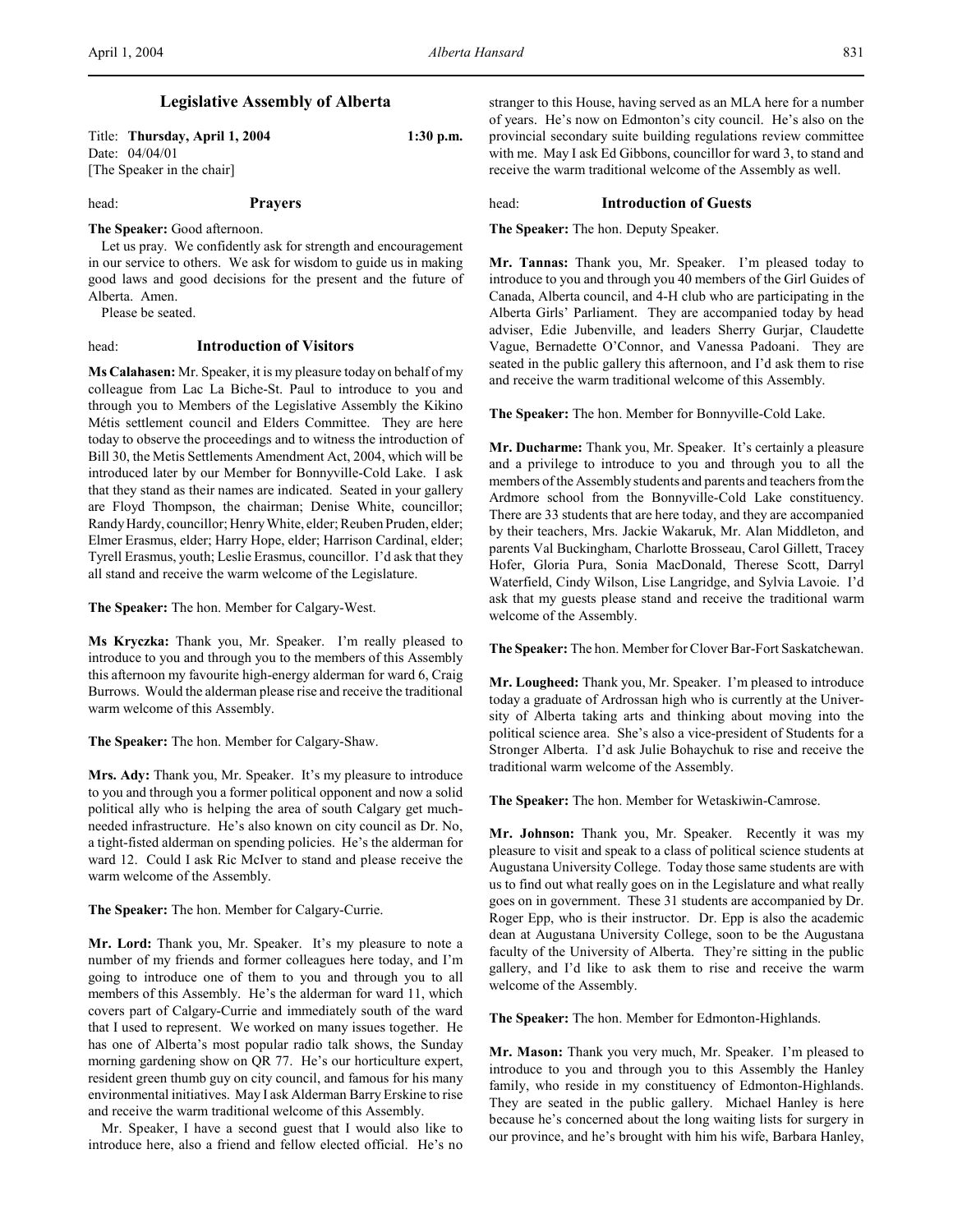and their three children, Miles, Marissa, and Aaron. I'm very pleased that it's spring break in Edmonton this week and the whole family is able to join him today. They're here to observe the proceedings. I would ask them to rise and receive the warm welcome of the Assembly.

**The Speaker:** The hon. Member for Grande Prairie-Smoky.

**Mr. Knight:** Thank you, Mr. Speaker. It's indeed a pleasure for me to rise today and introduce to you and through you to members of the Assembly a gentleman from the Grande Prairie-Smoky constituency who has served Albertans for a number of years, both in the Legislative Assembly and on numerous boards and in other municipal and regional authorities, and is currently the chair of the Peace regional health authority. I would ask Marvin Moore to please stand and receive the warm welcome of the Assembly.

**The Speaker:** Are there others? The hon. Member for Calgary-West.

**Ms Kryczka:** Thank you, Mr. Speaker. I am really pleased today to introduce to you and through you to the members of this Assembly members of the Seniors Advisory Council for Alberta who are in Edmonton for two and a half days for their quarterly meeting. The council's mandate is to communicate with seniors and seniors service providers in Alberta and then advise government through recommendations to the Minister of Seniors on what they have heard. As chair I really appreciate their commitment to the seniors of Alberta.

Jim Acton, from Edmonton and area; Diane Caleffi, Calgary and area; Ellen Kemp, east-central region; Dennis King, southern region; Leonard Olson, northwest region; Evelyn Onofryszyn, west-central region; Janet Tomalty, northeast region; Dr. Sandra Hirst, Alberta's universities; Dr. David Belcher, Alberta Medical Association; and our very valuable staff we could not do so well without: Dianne Laird, our manager, and Jackie Katan, our administrative coordinator. Please receive the warm welcome of this Assembly.

# head: *1:40* **Oral Question Period**

**The Speaker:** First Official Opposition main question. The hon. Leader of the Official Opposition.

## **Coal Bed Methane**

**Dr. Taft:** Thank you, Mr. Speaker. Coal bed methane could be of huge value to Alberta, or it could be an environmental and social disaster. Farmers and ranchers are nervous about its impacts on land, air, and water. My questions are to the Minister of Energy. Given that over a thousand coal bed methane wells have already been drilled and that even as we speak many more are being drilled, how many wells is this government prepared to allow before proper coal bed methane regulations are in place?

**Mr. Smith:** Well, Mr. Speaker, not only are appropriate regulations in place now, world-best regulations are in place now for the drilling of natural gas and the drilling of petroleum products and hydrocarbon products. The ability for us to work with a world leading regulator, a world's best regulator such as the Alberta Energy and Utilities Board, has brought fabulous benefits to this province. With respect to discussions specifically of coal bed methane, or gas in coal, we're actually going to be in the process of consulting about this new type of product.

Now, Mr. Speaker, this new type of gas is found in the coal beds

throughout Alberta. Alberta is literally covered with coal, from Manyberries to Keg River and Paddle Prairie. Inside those coal beds our early experience indicates that we are not going to have the issues that we have seen in the United States.

For example, Mr. Speaker, in Powder River basin in Wyoming there was a tremendous discharge of water associated with the production of natural gas. That is not occurring in our production of mid-level coal bed methane. In fact, we have invited, as has the industry, many people who are going to see this unfold and grow so that there's total awareness, total information, and total transparency as Albertans share in the benefit of yet another great resource.

**The Speaker:** The hon. leader.

**Dr. Taft:** Thank you, Mr. Speaker. Well, given the commitment to total transparency, will the minister then confirm here and now that committee members in this consulting process will have full access to all relevant records kept by the EUB on coal bed methane drilling and production in Alberta?

**Mr. Smith:** Yes.

**The Speaker:** The hon. member.

**Dr. Taft:** Thank you. Finally, to the same minister: why is that same multistakeholder consultative committee prohibited from addressing the crucial issue of landowner compensation paid by the companies drilling these wells?

**Mr. Smith:** The member gets going so well on our last day here and then just kind of breaks down at the end. He knows full well that that's a commercial issue and is clearly covered in the rules that exist today. All he has to do is look at the process that's in place.

**The Speaker:** Second Official Opposition main question. The hon. Leader of the Official Opposition.

## **Emergency Preparedness**

**Dr. Taft:** Thanks, Mr. Speaker. Yesterday the Senate Committee on National Security and Defence released a report entitled National Emergencies: Canada's Fragile Front Lines. This report shed light on an emergency preparedness system in Alberta that, for all its strengths, is suffering from a lack of resources, a lack of support, and a lack of co-ordination. My questions are to the Minister of Municipal Affairs. What has the minister or his department done to address concerns from officials like Bob Black, director of the office of emergency preparedness for Edmonton, who claims that Emergency Management Alberta's policies are leading to, quote, poor coordination across the province?

**The Speaker:** The hon. minister.

**Mr. Boutilier:** Thank you very much, Mr. Speaker. I'm glad the Leader of the Official Opposition brought up this issue, because the comments that were made by the particular individual are a year and a half late, premature in terms of what it was that was said, misinformed, and simply incorrect.

**The Speaker:** The hon. leader.

**Dr. Taft:** Thank you, Mr. Speaker. How does the minister justify Emergency Management Alberta's policy of treating major cities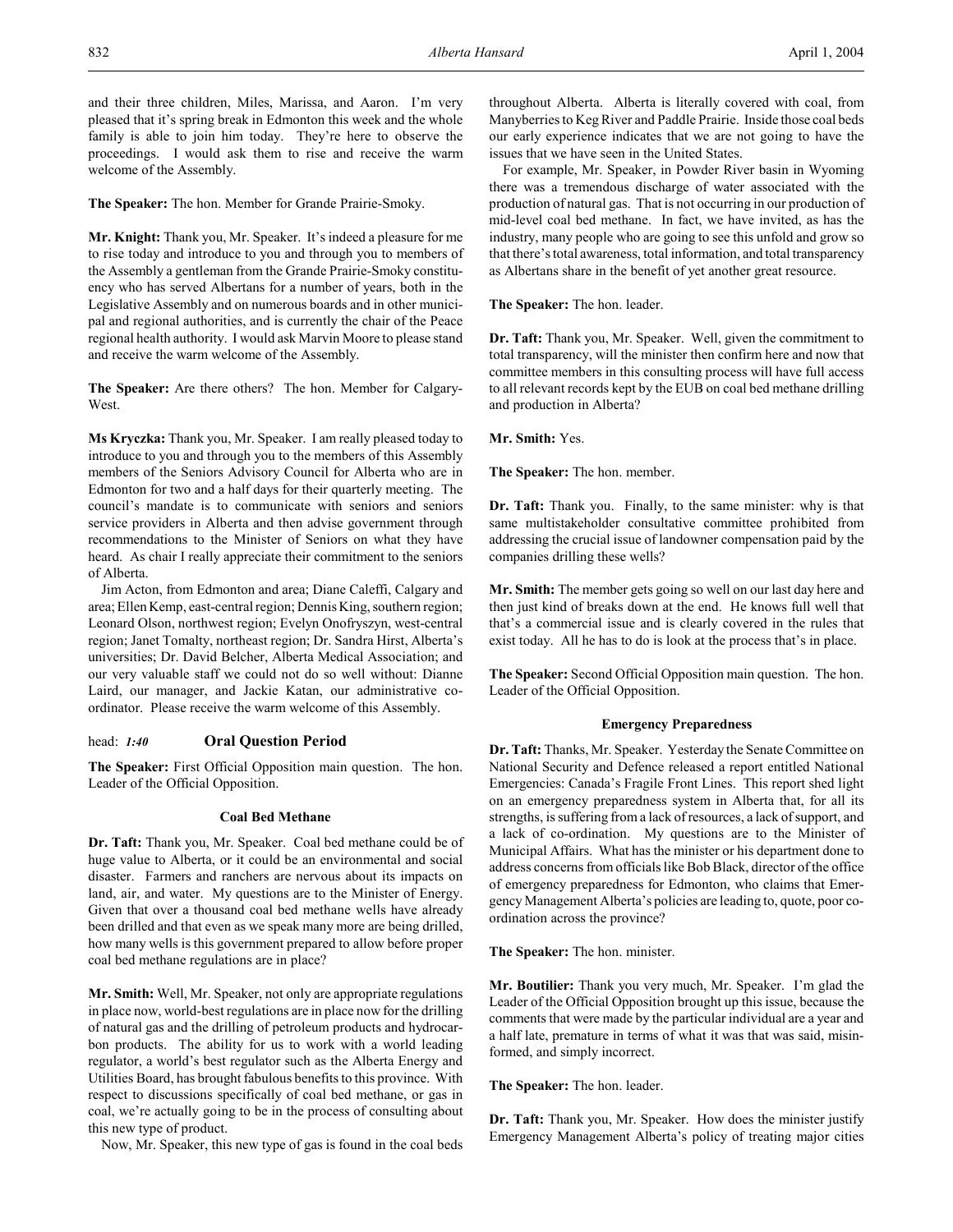like Edmonton and Calgary the same as small hamlets for emergency and planning purposes?

**The Speaker:** The hon. minister.

**Mr. Boutilier:** Thank you, Mr. Speaker. Indeed, it was my pleasure right here in the city of Edmonton in December, where the Deputy Prime Minister of Canada joined myself and the Minister of Infrastructure in opening a model for all of Canada. I want to in fact quote, if I could, the Deputy Prime Minister when she says – and I will table this – that this Alberta model is the first of its kind in Canada, and it's a model for every other province in Canada to follow, and it's right here in the city of Edmonton. I'm very proud of it.

**The Speaker:** The hon. leader.

**Dr. Taft:** Thank you, Mr. Speaker. Again to the same minister: why does this government provide funding for emergency services and preparation to small communities but none to cities, even though most Albertans live in cities?

**Mr. Boutilier:** Mr. Speaker, the preamble was simply not true once again. In fact, in this past year \$1.8 million has gone to municipalities in terms of dealing with things to be able to plan for, respond to, and recover from. Just before the new year the American ambassador visited again the emergency operation centre that we host right here in the city of Edmonton, and his comment was: it is comforting to know that the province of Alberta is so far in advance in its good effort in emergency preparedness.

**The Speaker:** Third Official Opposition main question. The hon. Member for Edmonton-Gold Bar.

# **Appeals Commission**

**Mr. MacDonald:** Thank you, Mr. Speaker. In a memo dated January 6, 2003, from Mr. George Pheasey, chief appeals commissioner, to all hearing chairs and appeals commissioners regarding MLAs appearing before the Appeals Commission, there is this quote: "At two previous Hearing Chair meetings, concerns were raised regarding MLA's and/or Minister's appearing at hearings." My first question is to the Minister of Human Resources and Employment. What are those concerns regarding MLAs or ministers appearing before the Appeals Commission?

**Mr. Dunford:** I think it was a letter from the chief appeals commissioner, if I heard the preamble right. If he's on a fishing trip, I guess that we'll see what the supplementaries bring.

**Mr. MacDonald:** Again to the Minister of Human Resources and Employment. In this memo it states – and this is from George Pheasey, the chief appeals commissioner . . .

**The Speaker:** Hon. member, we have no preambles. Get to the question.

**Mr. MacDonald:** "I will then advise our Minister with a request that he/she discuss the matter with the individual MLA." How can the minister be at arm's length from the Appeals Commission when this information is in this memo?

**Mr. Dunford:** I'm not at arm's length from the Appeals Commis-

sion. The Appeals Commission is part of our ministry. That was part of the reform that we went through, you know, in the last couple of years in terms of how workers' compensation would be administered in this province. The imperative was to move the Appeals Commission from WCB, so it found a home within Human Resources and Employment.

**Mr. MacDonald:** Again, Mr. Speaker, to the same minister: why was this issue of MLAs appearing or not appearing before the Appeals Commission not discussed publicly in the last two reviews of the WCB act that were conducted in this province?

**Mr. Dunford:** I've just heard a little aside from one of the chairs of the committees: it simply never came up.

If he is trying to infer something, I wish he would be direct and just come out and say. What is on your mind, hon. member? We'll try to deal with it. But, again, this is the same hon. member that we've all gotten to know and some of us even love, I suppose, but with innuendo, inferences always around the little issue instead of dealing with it directly. You know, I don't know how many times I've heard from the opposition about coming clean. Well, maybe it's time that he came clean.

**The Speaker:** The hon. Member for Edmonton-Highlands, followed by the hon. Member for Bonnyville-Cold Lake.

# **Rail Link to Fort McMurray**

**Mr. Mason:** Thank you very much, Mr. Speaker. A \$1.25 million contribution by the ministry of economic development and trade to a company fronted by the Premier's former chief of staff isn't in the ministry budget. It's not in the government three-year business plan or in the 20-year strategic plan. Earlier today I wrote to the Auditor General about the apparent failure of the government to follow its own tendering rules. My question is to the Minister of Finance. As the minister responsible for the province's finances does she support the request for an investigation by the Auditor General prior to releasing the government's \$1.25 million contribution to this new company?

# *1:50*

**Mrs. Nelson:** First of all, Mr. Speaker, let's get the record straight. In the estimates that were up before the House last night for the Department of Economic Development, the minister clearly said that there's a category that allows them to go into feasibility studies under business development investment, under, I think, vote 4 in the estimates of that department. Was this a line item identified in there? No. They never are because these opportunities come up throughout the year and they're funded through that category.

Insofar as the Auditor General's review he will be beginning the audit process probably in the next few days of all departments, of all ministries of this government, and he will validate the appropriateness of the expenditures that have taken place within those departments.

**The Speaker:** The hon. member.

**Mr. Mason:** Thank you very much, Mr. Speaker. Given that the minister said last night that he may have to come to Treasury Board to find all of the money, will the minister tell the House whether or not rules that require public tendering of government contracts were followed in the \$1.25 million being provided to the Athabasca Oil Sands Transportation Corp. and its front man, Mr. Love?

Thank you.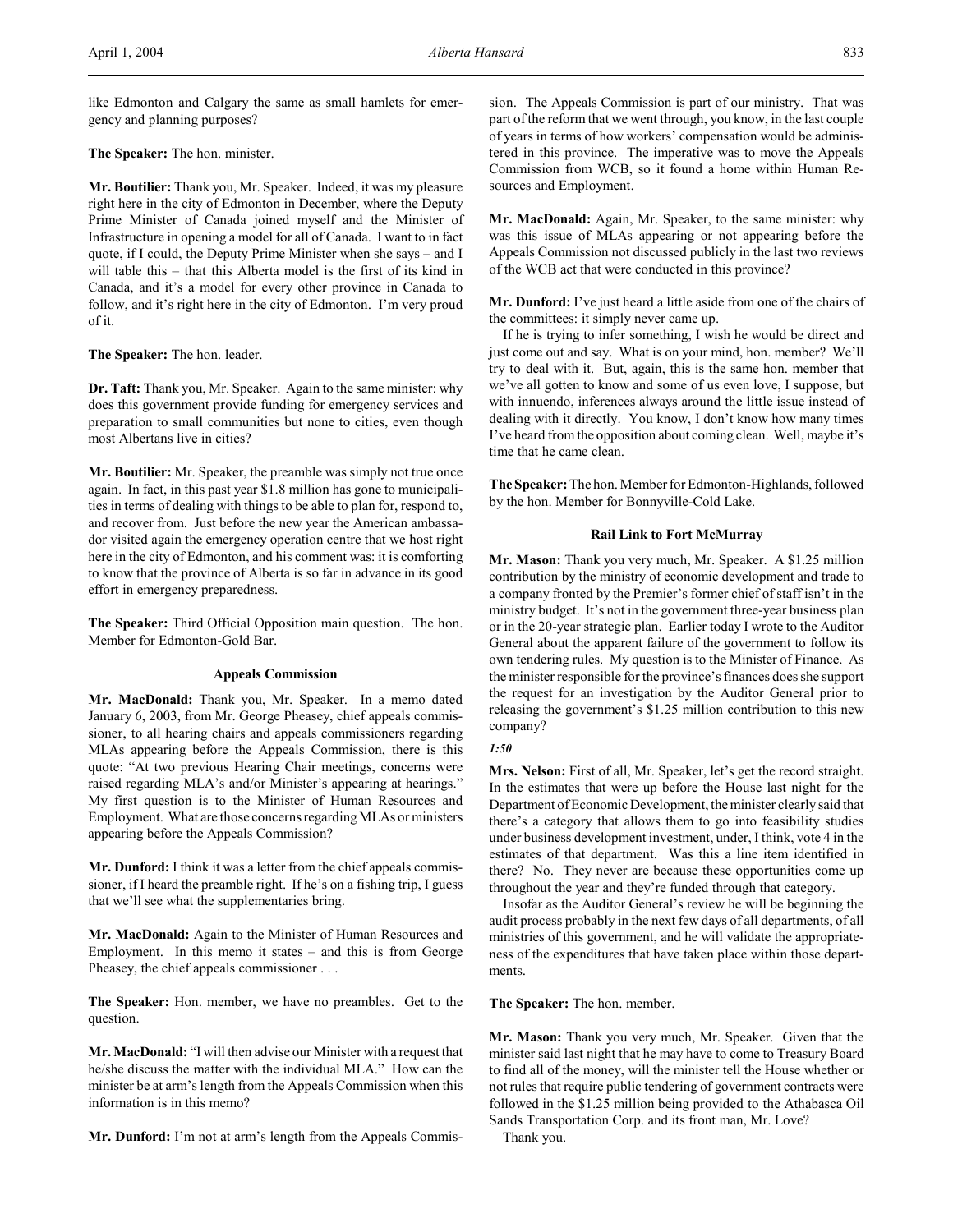In our department there are two methods of operating these kinds of opportunities that we're experiencing right now. One of them is if the department itself chooses to examine an opportunity for Albertans and Alberta companies. Then we would look for a company to work with us, and we would do a request for proposal.

The other opportunity, Mr. Speaker, is when a company comes to us and says: we believe that this is in the best interests of Albertans to create jobs, new revenue, new taxes. In that case, we have what's called a granting mechanism, which falls under our industry development department.

The hon. member asked last night, and he's asking again today

# **Speaker's Ruling Oral Question Period Practices**

**The Speaker:** We're going to go on to the third question. As I understand in reading the *Hansard* from last night, there are two hours available for each of the estimates. Two hours were not even spent on this department last night. We're not going to use the time of question period to go back to another department. I also understand that these estimates were passed.

The hon. member.

# **Rail Link to Fort McMurray** *(continued)*

**Mr. Mason:** Absolutely, Mr. Speaker. Will the Finance minister put a stop-payment on her colleague's \$1.25 million cheque until proper tendering procedures are followed? If not, why not?

**Mrs. Nelson:** Well, Mr. Speaker, for the third time the Minister of Economic Development has gone through the process of evaluation that they use within their department to determine whether they get involved in an assessment process that is not unusual. If the hon. member would like him to repeat that, I would ask the Minister of Economic Development to please rise and go through the process slowly so the hon. member opposite can get it.

**The Speaker:** No. You'll need the permission of the chair.

The hon. Member for Bonnyville-Cold Lake, followed by the hon. Member for Edmonton-Glengarry.

# **Cold Lake Fish Fry**

**Mr. Ducharme:** Thank you, Mr. Speaker. The infamous Cold Lake fish fries are known throughout Alberta and across Canada as a northeastern Alberta delicacy and a signature trademark of the city of Cold Lake. So it is with great concern that I question the future of the annual Cold Lake Chamber of Commerce fish fry. My question is to the Minister of Sustainable Resource Development. Why are the organizers of this annual fundraising event being told that they cannot hold a fish fry this year?

**Mr. Cardinal:** Mr. Speaker, I know that this good MLA is not on a fishing trip. In fact, we are not preventing the fish fry from happening this summer. We're only trying to find how we're going to approve it, and you can be sure, hon. member, that you will get the approval.

**Mr. Ducharme:** Thank you, Mr. Speaker. I certainly appreciate the

response that I got from the minister, but I do have one last question for him. Given that the fish consumed is purchased from local commercial fishermen, can the minister assure me that as he reviews these regulations common sense will prevail so that not only this fish fry but other fish fries will not be jeopardized in the province?

**Mr. Cardinal:** Well, Mr. Speaker, you know, in this House, in this government we do operate with a lot of common sense.

Now, in this particular case it also involves federal legislation, so it is complicated, but we are within the process.

**The Speaker:** Hon. Member for Bonnyville-Cold Lake, are you finished?

**Mr. Ducharme:** Yes, sir.

# **Highway 3**

**Mr. Bonner:** Mr. Speaker, in consultation with the municipality of Coleman Alberta Transportation endorsed a south route for highway 3 from the B.C. border to the Frank slide all the way back in 1977. Sometime in 2003, however, this government decided to conduct another functional planning study on highway 3 to determine whether a northern or a central route would be more suitable. As it turns out, the study has suddenly recommended the consideration of a very controversial northern route. To the Minister of Transportation: given that the south route has been gazetted since 1977, why has this ministry suddenly decided to revisit this decision?

**Mr. Stelmach:** Mr. Speaker, no decisions have been made on any changes in any corridor. There were various presentations from elected officials in that area in terms of safety, efficiencies, and as a result of their approaches to their MLA and to our department we are studying some of their proposals at least.

**Mr. Bonner:** To the same minister: why were area residents not informed of this study until an open house in January of 2004, which was so poorly advertised that few residents even knew that alternate routes were being considered?

**Mr. Stelmach:** I'm kind of perplexed here, Mr. Speaker, because there was not only an open house, but through the good help of the local MLA there was a large gathering at a chamber of commerce meeting, which was a headline for that week in the local paper, also discussions ongoing amongst elected officials and residents, and certainly a number of presentations made to the local MLA.

**Mr. Bonner:** To the same minister: given that this government has purchased much of the land for the south route and area residents have purchased land and developed homes where the north route has been proposed, why has this government suddenly changed its mind?

**Mr. Stelmach:** Again, Mr. Speaker, no decisions have been made. Perhaps the hon. member does realize that the province at times buys land in some situations as much as 30 years ahead of its time. One of the examples of that is all of the land we purchased for the two ring roads around Edmonton and Calgary, and that was the very visionary government of the day under Premier Lougheed.

### **Reforestation**

**Mr. VanderBurg:** Mr. Speaker, Alberta's forests and forest companies are important to the provincial economy. In Whitecourt-Ste. Anne Alberta Newsprint, West Fraser, Millar Western,

. . .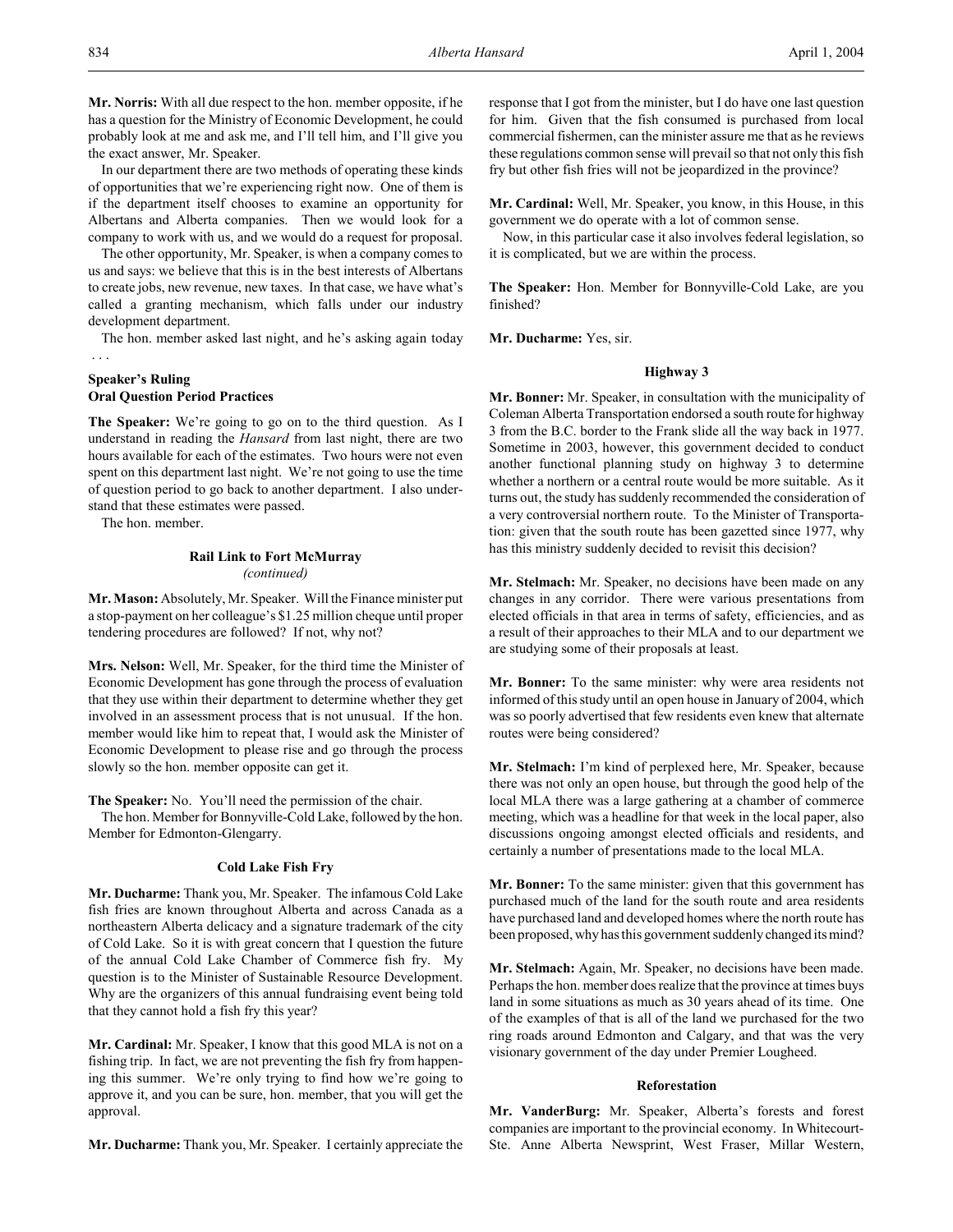Weyerhaeuser, and hundreds of contractors are means of employment and investment. These same forests and the forest companies are being significantly impacted by a number of natural factors, such as wildfires. When wildfires burn through an area, they can have a devastating effect on existing forests as well as areas that were recently reforested by companies. Can the Minister of Sustainable Resource Development advise the House what funds from the department's budget are allocated to reforesting these areas?

**Mr. Cardinal:** Thank you very much. Mr. Speaker, that is a very important question. Reforestation is and will . . .

## **Speaker's Ruling Oral Question Period Practices**

**The Speaker:** Hon. minister, it seems to me that we've already approved the minister's budget earlier this week. Is this not correct?

**Mr. Cardinal:** Yes, we have.

**The Speaker:** Time was spent on determining what was in the minister's budget, and the Assembly has approved it?

**Mr. Cardinal:** It's approved, yes.

**The Speaker:** And all members can participate? And this is question period?

So let's go on to the second one.

### **Mr. VanderBurg:** Forget it.

**The Speaker:** The hon. Member for Edmonton-Centre, followed by the hon. Member for Cardston-Taber-Warner.

## *2:00* **Inspection of Long-term Care Facilities**

**Ms Blakeman:** Thank you, Mr. Speaker. One of the ways government can ensure high-quality, safe care for our seniors is to regularly inspect long-term care facilities. The state of Massachusetts takes this seriously, with unannounced inspections of all facilities done by a professional team of nurses, social workers, and dietitians. Inspections can take up to a week. All aspects are inspected, measured, and evaluated, and compliance must be met to have the operating licence renewed. My question is to the Minister of Health and Wellness. When can Alberta seniors expect to have an independent body of professionals conducting thorough, surprise inspections of long-term care facilities?

**Mr. Mar:** Mr. Speaker, it surprises me that the hon. member would bring an example from the state of Massachusetts and suggest that we bring it here. Maybe we're finally getting through to her with respect to trying to bring in ideas from other jurisdictions.

Mr. Speaker, we do have a facility review committee that does review facilities on a rotational basis. They enter facilities unannounced, and reports are provided. The work is capably done by individuals within the department, and the people that are appointed to this particular committee, I can assure you, do very good work.

**The Speaker:** The hon. member.

**Ms Blakeman:** Thank you. It's government requirement, Mr. Minister.

When will Albertans be able to access published inspection reports on these long-term care facilities, as the Americans already can?

**Mr. Mar:** Mr. Speaker, again I'm surprised that the hon. member would bring forward an American example to benchmark Alberta to.

When complaints are made, the review committee goes in. The review committee also goes in on an unannounced basis. Corrections are made with the facility operators. It's done with the cooperation of regional health authorities as well.

**The Speaker:** The hon. member.

**Ms Blakeman:** Thank you. There's nothing in place here that's the same.

Given that Massachusetts reviews every three months the prescription drugs that each long-term care resident is taking with the intent to reduce the use of unnecessary medication, when can Alberta seniors expect regular review of their drugs?

**Mr. Mar:** Actually, Mr. Speaker, I think this is quite a good suggestion. If the hon. member wants to bring forward the regulations or the procedure by which such drugs are reviewed for seniors, I'd be more than interested in seeing it.

**The Speaker:** The hon. Member for Cardston-Taber-Warner, followed by the hon. Member for Edmonton-Gold Bar.

## **Ground Ambulance Services**

**Mr. Jacobs:** Thank you, Mr. Speaker. Some of my constituents in rural Alberta are expressing concerns about the announced program of transferring ground ambulance governance and funding from municipalities to regional health authorities. My first question is to the Minister of Municipal Affairs. How will this transaction affect the delivery of ambulance services to people who live on outlying farms and in rural communities?

**The Speaker:** The hon. minister.

**Mr. Boutilier:** Thank you very much, Mr. Speaker. Of course, in Budget 2004 \$13 million was announced for the ministry of health for ambulance service delivery; next year, \$55 million.

Let me say this, Mr. Speaker. In many municipalities across Alberta the system is working excellently just the way it is right now. We want to build on that excellence in this way: provide money to municipalities through regional health authorities so that, in fact, it will give municipalities greater breathing room and, at the same time, the excellent ambulance service that they have been enjoying. I see this as an enhancement to an already very good ambulance service.

**Mr. Jacobs:** To the same minister: given that many rural services are fire/ambulance emergency oriented, how will this program change affect municipal delivery and administration?

**Mr. Boutilier:** Mr. Speaker, obviously, we're looking for a seamless approach. Once again, if the system is working well and it's not broken, I see this additional money going into helping RHAs. I see a contract from an RHA going to a municipality if the system is working well and it's efficient today. If there's a way to build on that efficiency, certainly we want to do that.

I do know that within Alberta, rural and urban, there are very good systems in place. This money, I know, is welcomed by municipal leaders in terms of helping them with some of the pressures they're facing within this province.

**Mr. Jacobs:** Mr. Speaker, to the same minister: will there be rural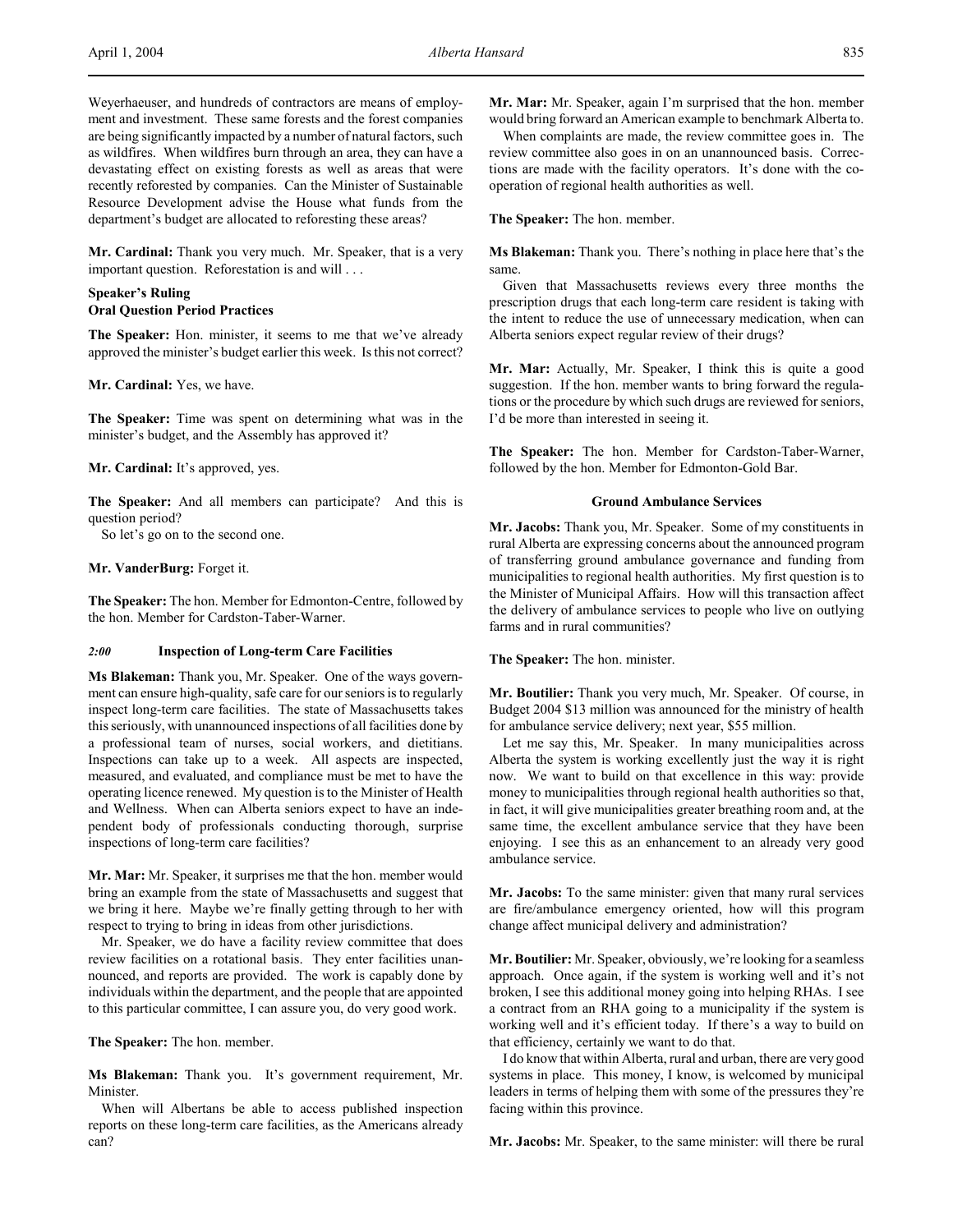grassroots involvement and representation on the implementation committee?

**The Speaker:** The hon. Minister of Municipal Affairs.

**Mr. Boutilier:** Thank you, Mr. Speaker. That type of consultation is so critically important. I'm going to ask the Minister of Health to supplement specifically on this point.

**Mr. Mar:** Mr. Speaker, the short answer is yes. We, of course, understand the need to deal with regional health authorities and their representatives as well as the municipalities involved as we begin this transfer. Exactly how the transfer and implementation will take place has not yet been fully determined, but I can advise the hon. member in this House that beginning on April 6 there will be representatives of regional health authorities and municipalities working together to identify some of the opportunities and some of the challenges involved in this transfer.

**The Speaker:** The hon. Member for Edmonton-Gold Bar, followed by the hon. Member for Edmonton-Strathcona.

# **Kingsway General Insurance Inc.**

**Mr. MacDonald:** Thank you, Mr. Speaker. To the Minister of Finance: given that Kingsway General Insurance has temporarily discontinued writing new business in the portion of the province north of latitude 55 effective January 1, 2004, has Kingsway General alerted the minister that they will now resume writing insurance policies in Grande Prairie and Fort McMurray?

**Mrs. Nelson:** Well, Mr. Speaker, as the hon. member opposite knows, we've been in a legal situation with this particular company, so I'm reluctant to make comment on their operations.

**Mr. MacDonald:** Given that this has nothing to do with any legal situation, to the same minister: what effect does Kingsway General's action of failing to write new policies for consumers affect the auto consumers in Grande Prairie and Fort McMurray who are trying to insure a vehicle, whether it's for business or for pleasure?

**Mrs. Nelson:** Well, Mr. Speaker, again, I'm reluctant to make comment on the relationship with this as it has been before the courts.

**Mr. MacDonald:** Again, Mr. Speaker, to the same minister: given that on Tuesday in this House the minister stated that the insurance industry is "looking forward to the new structure," why isn't Kingsway General Insurance on board with your reforms? Why are they walking away from part of this market?

**Mrs. Nelson:** Mr. Speaker, clearly, 90 per cent or 97 per cent of the industry, in fact, are looking forward to the new structure. They're anxious to see a new go-forward plan come out of all of the deliberations and the consultations that have taken place over the last year. This has been a very difficult file for everyone concerned, and they'd like to see an end to it and a new beginning start. With the leadership of the Member for Medicine Hat at the helm of the implementation team that's exactly what is coming forward. We're very close to having the new system in place, and we'll be operational this summer. I have explained that to the hon. member opposite a number of times. The industry is looking forward to a new structure and an end to the controversy that we've had this last year.

**The Speaker:** The hon. Member for Edmonton-Strathcona, followed by the hon. Member for Calgary-Fort.

# **Oil Sands Royalties**

**Dr. Pannu:** Thank you, Mr. Speaker. Hundreds of millions and potentially billions of dollars in provincial revenues hang in the balance because of a dispute between Suncor and the government over whether their proposed Fire Bag oil sands project or venture is a separate project or an extension of their existing operation. Oil sands projects already receive excessively generous royalty holidays on their capital costs, allowing them to pay few if any royalties for many years after the project construction. My question is to the Minister of Finance. Why would the government design a royalty holiday regime with so many loopholes in it that Suncor can take the position that their Fire Bag project is simply an extension of their existing operation?

**Mrs. Nelson:** Well, you know, Mr. Speaker, it would only come from that side when someone would criticize \$50 billion of capital investment in this province, attracting the largest migration of people to a province in the history of this entire country.

Particular to the details of this situation I'll ask the Minister of Energy to respond.

# *2:10*

**Mr. Smith:** Well, Mr. Speaker, again, the member's improper, inaccurate preamble that it's an excessively generous royalty structure – it is not. It is a fair and equitable royalty structure that, as the Minister of Finance has appropriately stated, has not only attracted the investment, but two things happen with a growing economy: one, investment pours in and, secondly, people go to work. In fact, there are over 470,000 new jobs since the Member for Calgary-Elbow became Premier Ralph Klein, or however I'm supposed to say that. Investment, has doubled. Retail sales have doubled.

With respect to the specific issue of the oil sands royalty and our discussions with the company those discussions are ongoing. They are an interpretation of the transition agreement and the interpretation of the oil sands royalty regulation. But I must emphasize that this government, this leader, and certainly this minister will take a very, very hard stand to protect and further the royalty interests of Albertans, as they own this great resource.

**The Speaker:** The hon. member.

**Dr. Pannu:** Thank you, Mr. Speaker. To the Minister of Finance again: how many billions of dollars could be lost to the public purse in forgone royalties should Suncor and other companies succeed in taking advantage of an obvious loophole in the government's royalty regime? The Premier yesterday acknowledged that there's a loophole there.

**The Speaker:** Well, there are about four speculations in that question. If the minister can find an answer to it, proceed. If not, we're going on to the third one.

**Mrs. Nelson:** Go on to the next one.

**The Speaker:** Please proceed.

**Dr. Pannu:** Thank you, Mr. Speaker. To the same minister: what steps is the government taking to ensure that Albertans don't lose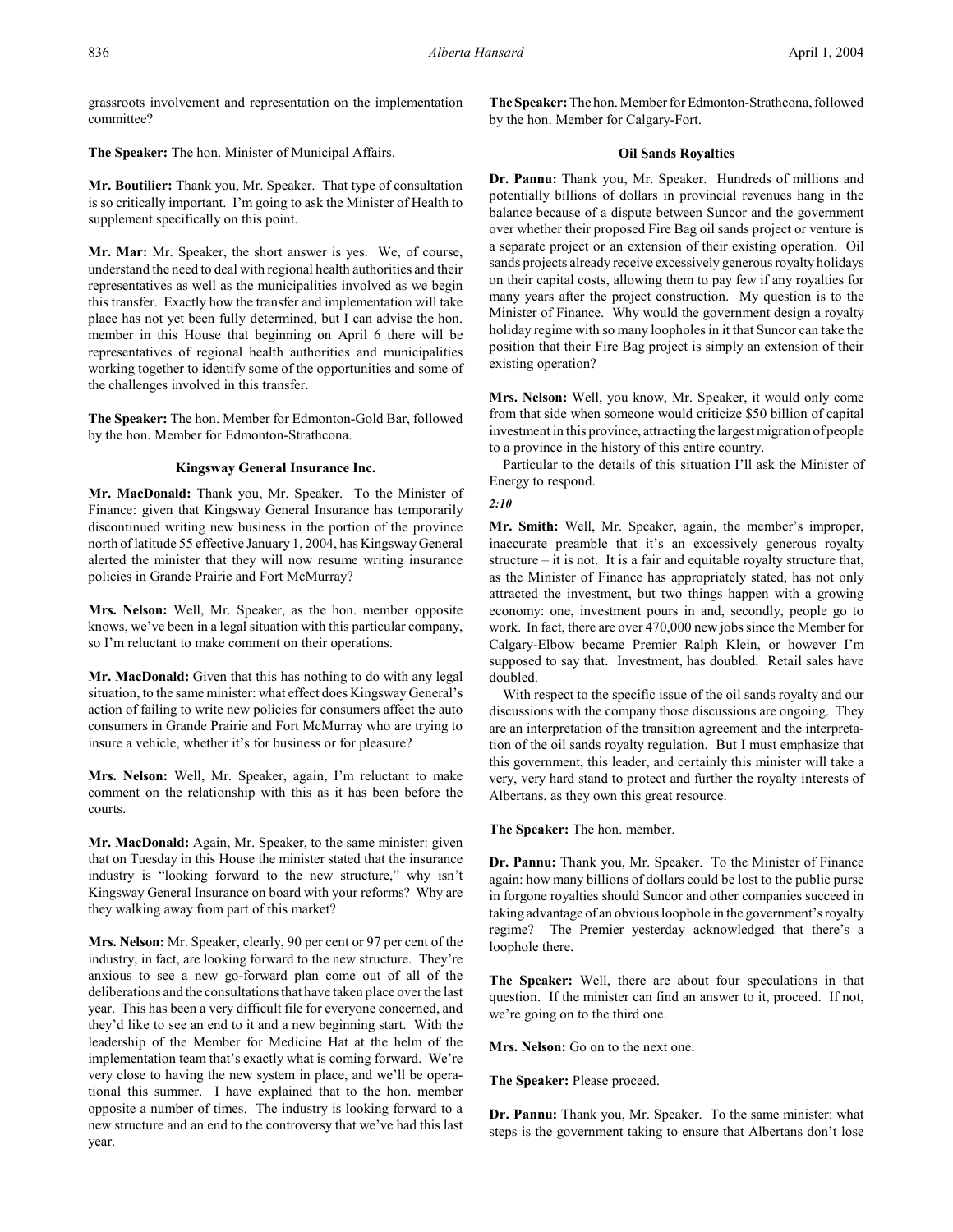\$875 million in royalties, a figure quoted by the Premier yesterday, as a result of these loopholes which seemingly lie at the base of this dispute in the first place?

**Mrs. Nelson:** Well, Mr. Speaker, a number of years back the government entered into a new royalty regime with the oil sands players, and that was to bring investment to this province. It clearly has worked. Over \$50 billion of investment has come into this province to enhance and develop the oil sands, something we call the jewel of the north. It is the only place that we have such a situation. Quite frankly, only the members in the NDP caucus could be against this kind of development. The one thing I want to say  $-$  let's be very clear – is that this has been the jewel of this province. It is a good part of our future success.

I'm going to ask the Minister of Energy again to supplement the answer, please.

**Mr. Smith:** Thank you. Mr. Speaker, I will be brief. The question of \$875 million is but one number. The exact amount of this is tied into a number of different factors: one, the continuing change in the value of the U.S. dollar; two, the disruption of heavy oil from Venezuela, that creates a marginal spread between light oil and heavy oil; three, the appropriate interpretation of the transition agreement. These numbers can change.

We are in material discussions with this company, Mr. Speaker, and we will continue to hold the line of protecting Alberta's interests in royalty calculations.

**The Speaker:** The hon. Member for Calgary-Fort, followed by the hon. Member for Edmonton-Mill Woods.

### **Acupuncture Regulations**

**Mr. Cao:** Thank you, Mr. Speaker. In Quebec a person was discovered who practised illegally as an acupuncturist for 20 years and failed to use sterilized needles, resulting in 1,100 people now having to be called in for tests for HIV and hepatitis. So my question today is to the hon. Minister of Health and Wellness. Given that acupuncture has become a very popular alternative treatment in Alberta, what assurances can he give Albertans that the same unsafe practices are not happening here?

**The Speaker:** The hon. minister.

**Mr. Mar:** Thank you, Mr. Speaker. In our acupuncture regulations there is a requirement that acupuncturists only use presterilized, disposable needles that must be discarded immediately. If a person has a concern that an acupuncturist is not following this practice, they should contact the registrar for acupuncturists. I've been advised by the office of the registrar for acupuncturists that a letter will be sent or perhaps has been sent to all registered acupuncturists reminding members about the requirement to use only presterilized, disposable needles.

**The Speaker:** The hon. member.

**Mr. Cao:** Thank you. My last supplemental question is to the same minister. How are acupuncturists currently regulated in Alberta?

**Mr. Mar:** Mr. Speaker, acupuncturists have been registered in this province since 1988. In 1999 the Health Professions Act included acupuncturists as a regulated health profession, and in November 2003 we approved the regulation of traditional Chinese medicine

under the same act. Accordingly, in the future acupuncturists and doctors of traditional Chinese medicine will both be regulated under the Health Professions Act.

**The Speaker:** The hon. Member for Edmonton-Mill Woods, followed by the hon. Member for Olds-Didsbury-Three Hills.

### **Group Homes**

**Dr. Massey:** Thank you, Mr. Speaker. There have been complaints with respect to the work being done by at least one agency that contracts with the Department of Children's Services to operate group homes. My question is to the Minister of Children's Services. Are contracting agencies required to perform criminal checks before placing new employees in group homes?

**Ms Evans:** Mr. Speaker, we are having a residential review of all of our group homes, all of our group home practices, and all of the circumstances surrounding those facilities. We also have had reviews through the Social Care Facilities Review Committee.

 In response directly to the member opposite's question it is my understanding that those record checks are done.

**The Speaker:** The hon. member.

**Dr. Massey:** Thank you. Again to the same minister: are group home employees allowed to vacation with the children in their charge?

**Ms Evans:** Well, Mr. Speaker, I'm not aware of any circumstance in which that permission has been given. However, I would be very pleased to be enlightened by the member, and we would check into the circumstances that were involved.

**Dr. Massey:** Again to the same minister: given that one group home was described as, and I quote, a pigsty, who is responsible for ensuring that group homes meet sanitation standards?

**Ms Evans:** Well, Mr. Speaker, there are certainly licensing requirements, and there are inspections that are done either at the request of the minister or from any directive through the director of child welfare in the region. The Social Care Facilities Review Committee will conduct an inspection. We will also provide staff from the department to inspect homes. I am disturbed indeed to hear the allegation that a group home was found to be a pigsty, and I look forward to getting the information so that we can follow up.

Mr. Speaker, for the most part, from the homes that I have visited and the staff contacts I have made, I am very satisfied that the standards are kept, but I am appreciative and will be appreciative of the hon. member's providing me the particulars so we can follow up on this one.

**The Speaker:** The hon. Member for Olds-Didsbury-Three Hills, followed by the hon. Member for Edmonton-Rutherford, to be followed by the hon. Member for Whitecourt-Ste. Anne.

## **Agriculture Financial Services Corporation**

**Mr. Marz:** Thank you, Mr. Speaker. Interest rates are currently at an all-time low. However, many young farmers are concerned that the rates that they're paying to the Agriculture Financial Services Corporation for farm loans are significantly higher than current market rates. To the Minister of Agriculture, Food, and Rural Development: could the minister tell me exactly how current AFSC rates do compare to today's market rates?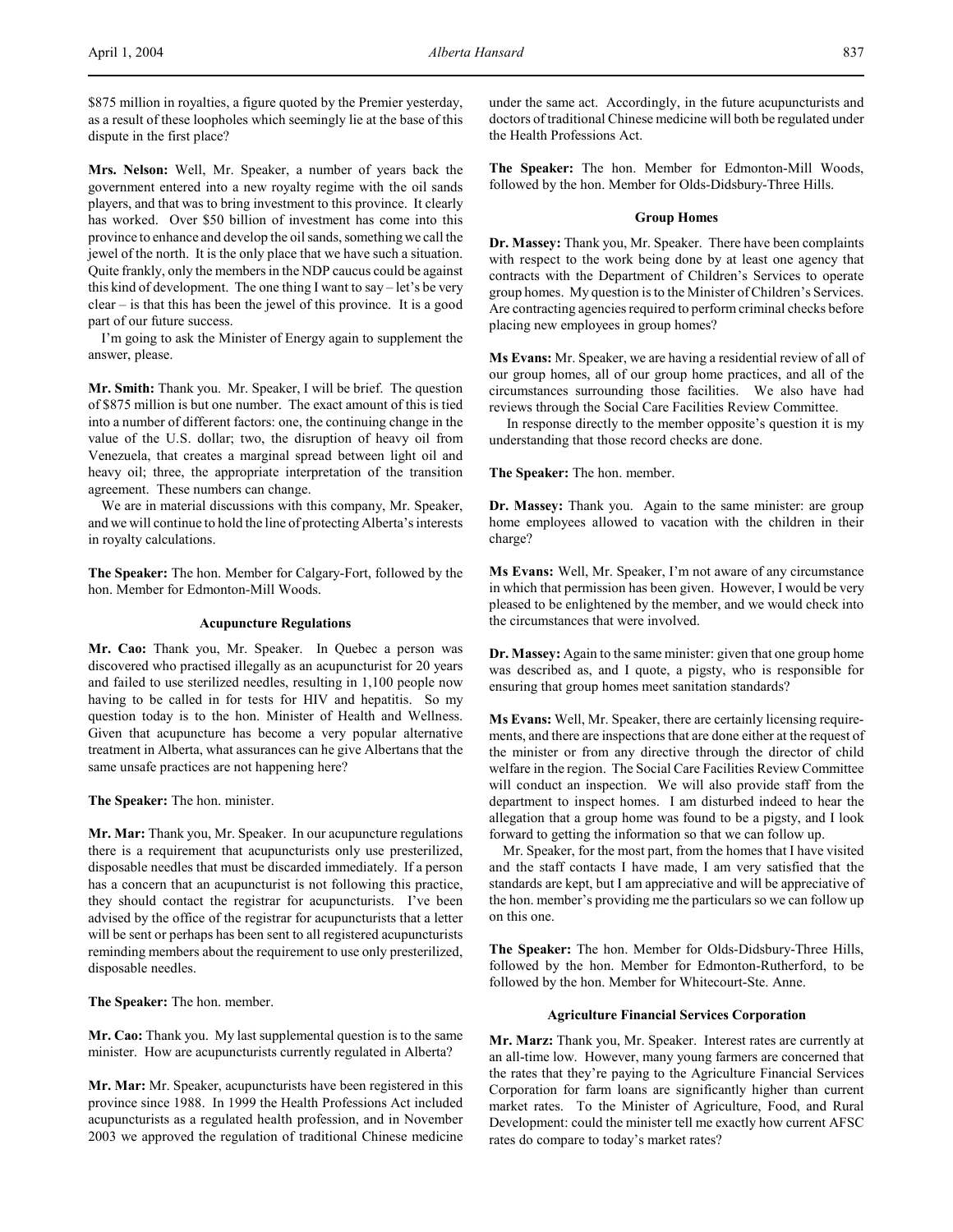**Mrs. McClellan:** Well, Mr. Speaker, the interest rates depend on the particular program that is offered. Ag Financial Services offers a number of different loan programs to both producers and processors.

I will give an example on the beginning farmer program. The interest rate is based on Ag Financial Services cost of borrowing plus 1 and a half per cent. For example, Mr. Speaker, if the loan is for a five-year term, the interest rate is 5 per cent. However, an applicant may qualify for an incentive on the first \$300,000, and then the cost of borrowing is 3 and a half per cent. Now, if it is on a long-term loan, the interest rate is 6.59 per cent.

# *2:20*

There is a reason the producers, particularly beginning farmers, choose Ag Financial Services rather than more traditional forms of lending. One is the stability of the interest rates; two, the financial consulting and support that they get from Ag Financial Services. They can make lump-sum payments without any penalty, Mr. Speaker. They have business management advice for their clients, and it is well documented that the success rate in the beginning farmer program in particular is very, very high and the loss rate is very low.

**The Speaker:** The hon. member.

**Mr. Marz:** Thank you, Mr. Speaker. To the same minister: how often does AFSC and the beginning farmer loan program review and adjust their rates?

**Mrs. McClellan:** Well, Mr. Speaker, at one time Ag Financial Services reviewed their rates twice a year. Now they review them on a weekly basis to ensure that they're current and timely.

**The Speaker:** The hon. member?

The hon. Member for Edmonton-Rutherford, followed by the hon. Member for Whitecourt-Ste. Anne.

### **Future Energy Demands**

**Mr. McClelland:** Thank you, Mr. Speaker. My question today is for the Minister of Energy. According to the Canadian National Energy Board demand for energy will grow at more than twice the rate of population growth in Canada over the next 20 years. Population will rise 13 and a half per cent; energy demand will rise 34 per cent. My question: is Alberta capable of meeting future energy demands?

**Mr. Smith:** Well, Mr. Speaker, I am always reluctant to believe any statistic or number that comes out of Ottawa, and I am always a little concerned about an organization called the National Energy Board. But knowing that that organization now has its head office in Calgary and is very well staffed, I've changed my opinion about the National Energy Board and welcome their forecast.

They talk of an energy component, and I think one of the most difficult times that we have right now is predicting the future of this great industry. What we've seen today, Mr. Speaker, was an announcement by Ontario, Quebec, Manitoba, British Columbia that electricity prices are going up. These four are all hydro-power producing jurisdictions. So, in fact, what we've seen over the last three years – because we're the fastest growing economic jurisdiction in North America, we are the predictor of the future. If people want to know what's going to happen, they look to Alberta because that's the speed ahead of the curve that this province is.

With respect to other forms of energy and energy consumption,

Mr. Speaker, one has only to look at natural gas and the doubling of imports to the United States, the continual growth across Canada. We continue to grow in population, and as economic growth occurs, so will the demand for energy. Natural gas will continue to grow. Simply because of the question asked earlier on coal bed methane, it's estimated that there might be as much as 500 trillion cubic feet. That, basically, is 12-fold our present reserves that could be present in Alberta.

Mr. Speaker, we've talked about oil sands at length at this table, and I think it would be a good thought for everybody to leave here on a two-week break thinking how blessed we are in this province for that wonderful resource.

**The Speaker:** The hon. member.

**Mr. McClelland:** Thank you, Mr. Speaker. Which leads into the next question: what percentage of this anticipated energy demand will be met by oil sands production?

**Mr. Smith:** That's an extremely important question, Mr. Speaker, and I don't know if I'll be able to supply all the answers in this short time.

**The Speaker:** Well, you will because what you're doing is speculating here right now. It has nothing to do with government policy, so go on to the third one, please.

**Mr. McClelland:** All right then. The third question is: will the royalties and the economic rent that Alberta gets from the oil sands be on par with the economic rent that Venezuela gets from its oil sands?

**Mr. Smith:** We only send into the rest of Canada about 200,000 barrels a day of oil. So this thought that's been around since the bleak days of the Liberal national energy program, that said, "Turn the taps off" – well, Mr. Speaker, it doesn't matter. You can't turn the taps off because, in fact, much of what's being purchased in eastern Canada is purchased offshore, from Venezuela, from Mexico, from the North Sea. So, in fact, Alberta is an offset to energy self-sufficiency.

That's why we have the Institute of Sustainable Energy, Environment and the Economy at the University of Calgary. That's why we have offered the federal government all the resources at our disposal to help make that notoriously inept body called NRCan a much better policy-making body.

**The Speaker:** The hon. Member for Whitecourt-Ste. Anne, followed by the hon. Member for Medicine Hat.

#### **Forest Sustainability**

**Mr. VanderBurg:** Thank you, Mr. Speaker. To the Minister of Sustainable Resources: given that wildfires have devastated millions of acres of precious forested lands, can the minister advise the House how we can ensure the forest's sustainability in these burnt areas?

**The Speaker:** The hon. minister.

**Mr. Cardinal:** Yes, Mr. Speaker. Of course, that is a very important area, and the member, I think, was going to address that in his question earlier. It is very important because, you know, in the last five years or so we've spent over \$200 million on forest fires. A lot of those fires, of course, took place in areas where private companies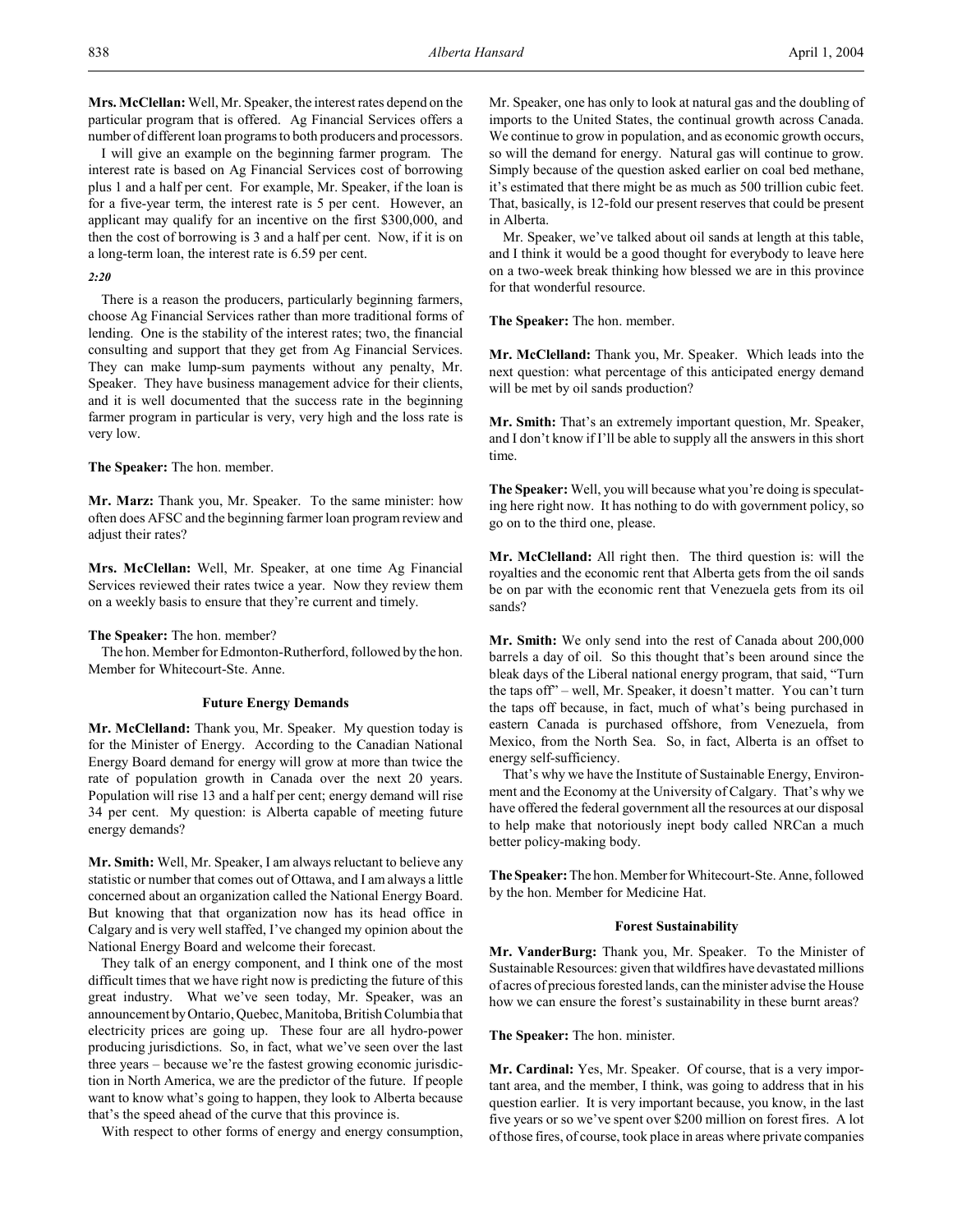**Mr. VanderBurg:** Given that the planting season is just around the corner, when will the minister and his department meet with my companies to advise them of the plan for this season?

## **The Speaker:** The hon. minister.

**Mr. Cardinal:** Yeah, Mr. Speaker. We are available to tour all these facilities in Alberta. There are a lot of facilities. It's a very, very important industry. It's part of our economic diversification plan in Alberta. Thousands of people are employed in the industry.

## **Dr. Taylor:** How many?

**Mr. Cardinal:** Thousands of people. Actually, over 54,000 people are employed in that industry, and about 50 communities depend on forestry as their major source of revenue and also job creation.

We are always available to meet with industry officials, Mr. Speaker, because they are very, very important to Alberta.

**The Speaker:** The hon. member?

**Mr. VanderBurg:** Thank you.

**The Speaker:** The hon. Member for Medicine Hat.

## **Graduated Drivers' Licences**

**Mr. Renner:** Thank you, Mr. Speaker. My questions this afternoon are for the Minister of Transportation. Last weekend when I was in my constituency, I met with a number of students in a social studies 10 class. One of the issues that we discussed was graduated licensing. Issues that were brought forward by those students I think should be addressed by the minister in the Assembly this afternoon. I would like to ask the minister why someone who has reached the age of 16 but does not yet have a learner's licence should have to wait until the age of 17 before he or she can obtain a standard driver's licence.

**Mr. Stelmach:** Mr. Speaker, the graduated driver's licence program in Alberta follows a bit of a different format than some of the other provinces. One of them is that there is no discrimination based on age, meaning that it doesn't matter if you're 65 with no driving experience and apply for a driver's licence or someone at 14 who would have a learner's permit for two years and then get their probationary licence at 16.

It varies from Nova Scotia, British Columbia, and there is also variance in that in this province there aren't any restrictions on the number of passengers in the vehicle and no time restrictions in terms of when probationary drivers can drive in the evening. Some provinces have restrictions on the number of passengers between 1 o'clock and 5 o'clock in the morning.

**The Speaker:** The hon. member.

**Mr. Renner:** Thank you, Mr. Speaker. On the same line of reasoning, why is it that we concern ourselves so dramatically with determining whether or not someone is capable of driving when they first get a licence, but then we never bother to find out if they are

still capable of driving after they've had a licence for a number of years?

**Mr. Stelmach:** Actually, Mr. Speaker, the hon. member brings up a very important point. As one of the discussions that is coming forward from a number of different organizations – the Alberta Motor Association, the centre for injury prevention – they're looking at: is it necessary or would it improve Alberta's statistics in terms of the number of injuries and collisions and of course the number of fatalities on Alberta highways if we go to a measured, timely reexamination of every driver in the province of Alberta?

That is something that we are looking at, investigating, looking at other jurisdictions. We are doing a review of driver safety in the province at the moment, and if it's something that's proposed, we certainly will be looking at bringing it forward to standing policy for further consideration.

*2:30*

**The Speaker:** Well, congratulations, hon. members. That was 17 sets of questions and answers, the highest, I think, in years.

In 30 seconds we'll call upon the first of four to participate, but in the meantime can we revert to Introduction of Guests?

[Unanimous consent granted]

# head: **Introduction of Guests** *(reversion)*

**The Speaker:** The hon. Minister of Aboriginal Affairs and Northern Development.

**Ms Calahasen:** Thank you very much, Mr. Speaker. Today I'm very pleased to introduce to you and to all the Members of the Legislative Assembly some staff from Aboriginal Affairs and Northern Development. They're in the members' gallery, and I'd ask that they stand as I introduce them: Cameron Henry, director of aboriginal relations; Thomas Droege, governance consultant; Linda Lewis, governance consultant; and Lona MacKay, researcher from the governance branch. So please give them a warm welcome.

# head: **Members' Statements**

**The Speaker:** The hon. Member for Lac La Biche-St. Paul.

## **Amber Alert Program**

**Mr. Danyluk:** Thank you very much, Mr. Speaker. As everyone in the Assembly is aware, a community's worst nightmare was realized when two little girls were abducted in Saddle Lake. In the aftermath I was very discouraged by the statements made by the members opposite critical of the effectiveness of Amber Alert during this alarming situation. On behalf of the Lac La Biche-St. Paul constituency I would like to take this opportunity today to applaud the collaborative efforts of the local RCMP detachments, local radio and television stations, and our local rural Crime Watch for their invaluable assistance in the kidnapping earlier in the week.

For the people in my constituency the Amber Alert system proved successful. The entire community is extremely pleased that these young children were returned safely to their family. Mr. Speaker, all local radio and television stations received the bulletin and broadcast the message. The local rural Crime Watch assisted in activating a telephone fan-out regarding the abduction. It is very likely that the reason why the children were released was because the kidnapper heard the Amber Alert and realized that he would be caught.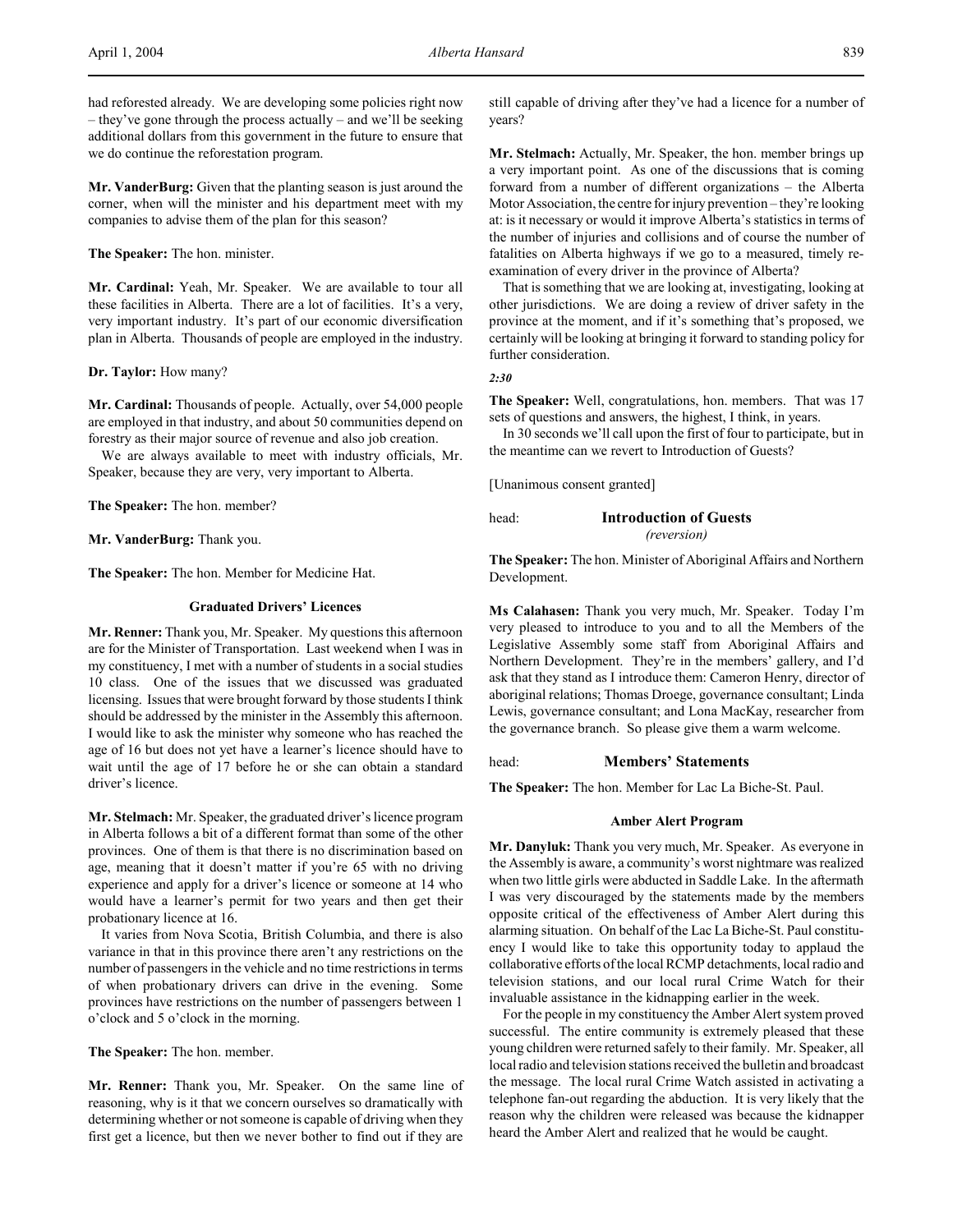In Canada approximately 65,000 children are reported missing every year. Out of this number most children are runaways, others are lost, while some are taken by their parents in custody disputes. I would like to stress that it is an extremely small percentage of children that are actually kidnapped by strangers. For those who have raised concerns and criticized Amber Alert, it should be recognized that if the alert were issued after every child went missing, Amber Alert would become useless.

There are important steps that need to be taken before an Amber Alert can be released. People must first find out about runaways, lost children, and parent abductions. Mr. Speaker, it takes time for this process to be employed in a correct manner and work to the advantage of the case. I find it discouraging that critics are quick to find fault with the system without understanding how it works.

I firmly believe that the Amber Alert system was the key to the successful outcome of the situation in Saddle Lake, and I would like to congratulate all those involved.

#### **Earned Income Tax Credit**

**Mr. Lord:** Well, Mr. Speaker, today I rise to talk about an idea whose time, I think, has come. It has to do with helping people get out of poverty, and it takes a very different approach from what we do in Canada right now. It's called the earned income tax credit, also referred to as the incentive to work program or just the EITC program. Unlike raising the minimum wage, the EITC is targeted only to the poor.

Raising the minimum wage is really just a shotgun approach to spreading small business owners' money around, and I've even heard it estimated that it may only result in 10 cents on the dollar actually getting to people who live in dire poverty. Instead, it ends up in the hands of teenage kids living at home with their parents or hospitality industry employees who may also be earning significant tips, for example.

Worse, it may even increase poverty since minimum wage increases are mostly paid out by small business owners, who themselves are the poorest working group of Canadians, many not even earning minimum wages themselves, in fact not earning anything at all, with 4 out of 5 going broke in their first five years. Raising their expenses won't bring any more business in the door and, in fact, may only help them go broke faster, maybe throwing all their employees out of work instead.

The EITC alternative, on the other hand, is credited with literally lifting millions of people out of poverty in other jurisdictions. How it works is that instead of paying destitute people to sit at home on welfare and clawing back anything that they earn if they try to work and better themselves, you do just the opposite. If they work even a little but still don't earn enough money to get to the poverty line, we top up their paycheques each week for every hour they work with a few extra dollars per hour. We literally pay them a little to go to work instead of paying them a lot to stay at home.

Combining the money that they can earn from work with the money we're paying them, that we would be paying them to sit at home anyway, voila: a significant increase in their total annual incomes, enough to at least get them to the poverty line. It's simple. We target only the poor, and we encourage them to work instead of discouraging them. It's an idea that I hope we can study and, better yet, implement.

Thank you, Mr. Speaker.

**The Speaker:** The hon. Member for Edmonton-Glengarry.

## **Rail Link to Fort McMurray**

**Mr. Bonner:** Thank you, Mr. Speaker. Today I rise to make a few

comments on the proposed rail link to Fort McMurray. Over the past week I've had the opportunity to speak with industry experts regarding transportation links to Fort McMurray. All the experts agreed that both rail and road modes of transportation are vital for the future development and completion of approved projects in the north.

They're also quick to point out that the existing rail line already carries many heavy loads. It is my understanding that the current line has 120-pound steel rails that have a load capacity of 263,000 pounds. However, heavier loads can be hauled using multi-axle cars. The maximum width that can be hauled by rail is approximately 16 feet, and any loads wider than 13 feet, 6 inches require a special train service at a cost of \$100 per mile.

A rail link with the coast is essential when transporting heavy components that are manufactured offshore and have to be transported to the Fort McMurray site. Choosing a new route for the line to Fort McMurray would be very expensive. Under normal conditions construction costs and a new roadbed are \$1 million to \$1.2 million per mile. With the additional cost of land purchases, the cost of bridges, trestles, and building the line over difficult terrain, the cost per mile will soar.

We look forward to seeing a cost-benefit analysis regarding any new proposed rail link to Fort McMurray. We feel that it makes more economic sense to use the present railway right-of-way. It would be much cheaper to upgrade the existing line, extend it from Fort McMurray to a point near the tar sands where spur lines could be built to the various sites.

While we support the improvement and expansion of the rail link to Fort McMurray, we call on this government to consult with all Albertans should it wish to use taxpayer money to fund any projects that put this government back in the business of being in business. After all, why should your average, hard-working Albertan subsidize a multibillion dollar industry?

Thank you.

**The Speaker:** Hon. members and the hon. Member for Edmonton-Ellerslie, I don't know if I'm being presumptuous, but I'm just guessing in my head that this will probably be the last opportunity for the hon. Member for Edmonton-Ellerslie to participate in this particular Legislative Assembly.

The hon. member has been a member for a number of terms now and advised all of us some time ago that she would be departing upon another venture, a venture with a certain degree of turbulence and rough waters and who knows what. But, hon. Member for Edmonton-Ellerslie, we bid you adieu and wish you good luck, and the same message will go to the hon. Member for Lethbridge-East as well. [applause]

**Ms Carlson:** Thank you, Mr. Speaker. I appreciate your comments, and I'd like to say that it's been an honour and a privilege to work with all of you, a little more fun when we could keep your feet to the fire but always an honour and a privilege.

# *2:40* **Student and Youth Day of Action for Clean Energy Solutions**

**Ms Carlson:** Today, Mr. Speaker, April 1, 2004, is Student and Youth Day of Action for Clean Energy Solutions. Today thousands of students and youth from across Canada and the United States will join forces to demand clean energy solutions from our schools, universities, and governments. Students and youth have proclaimed this, April 1, a day to make a fool of fossil fuels as countries around the world are beginning to embrace viable renewable sources of energy such as wind and solar power.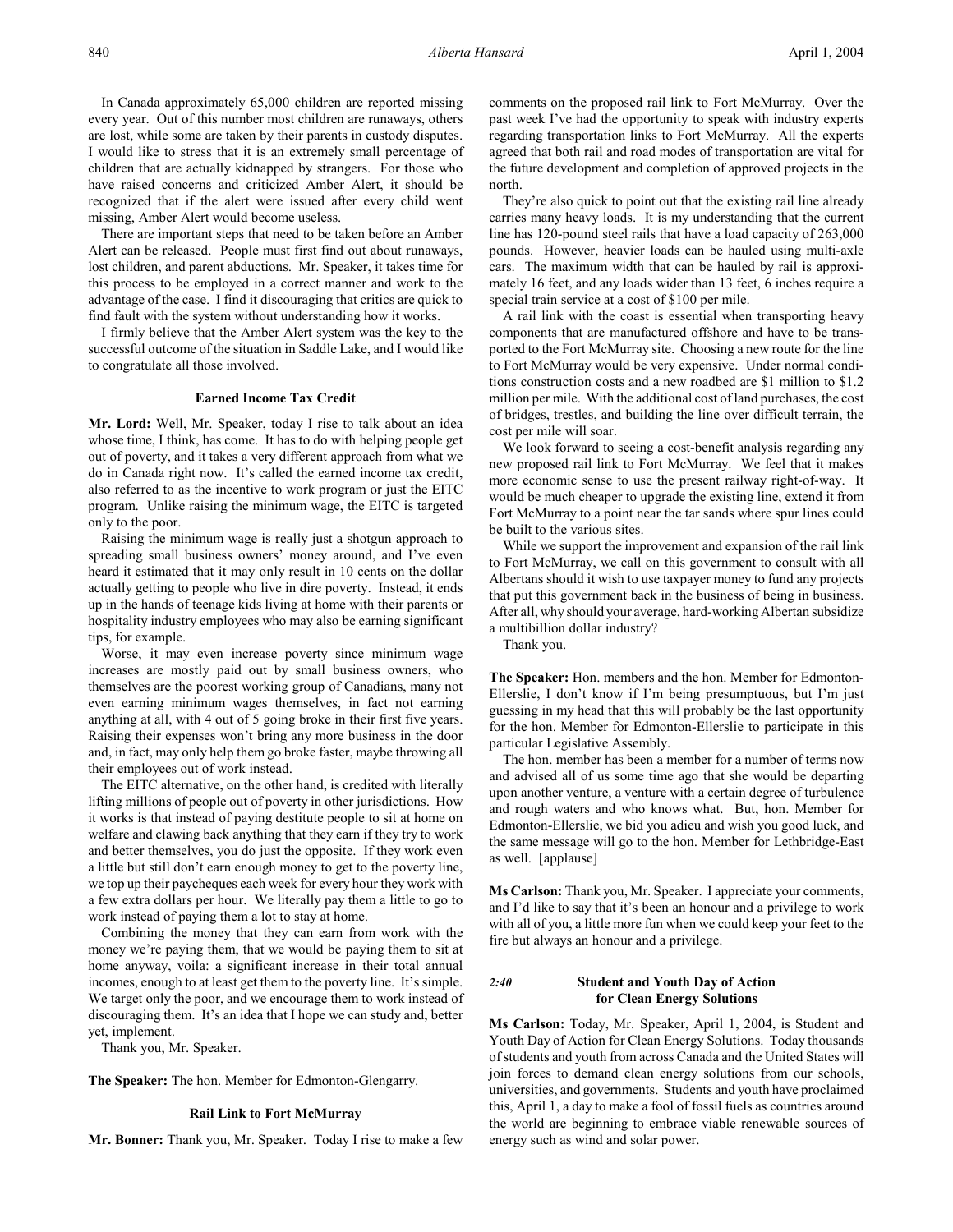Now these youth are challenging the overuse of fossil fuels and nuclear energy and calling instead for significant investment in pollution-free, sustainable, healthy energy sources. These students and youth will join with a diverse coalition of organizations to call for a future free from dependence on fossil fuels and short-sighted energy policy. They will be voicing their ideas and concerns at more than 120 campuses and communities.

Globally, wind energy has become the fastest growing energy source, and businesses, schools, and communities are making significant investments in both solar and wind power. However, the international push for cleaner, more sustainable energy has not been met with significant investment from any of our leaders.

In Alberta high growth rates have been both a challenge and a blessing in terms of reducing greenhouse gas emissions and pushing for the use of green energy sources. It is this very growth that must push us to adopt greener technologies in order to reduce the impact that we have on the environment. To reduce carbon emissions and to continue to see strong economic growth requires a great deal of innovation in terms of government policy, market innovation, and technological innovations. In addition to using 90 per cent green power at its facilities, this government must also increase its overall renewable and alternative energy capacity on both provincial and municipal levels.

In light of this awakening to green energy, North American youth and students are taking the lead in creating a brighter future. Let Albertans participate in this important event today and every day so that we can take the lead on this important initiative.

# head: **Presenting Petitions**

**The Speaker:** The hon. Member for Edmonton-Castle Downs.

**Mr. Lukaszuk:** Thank you, Mr. Speaker. I'd like to present a petition signed by 688 police constables and their loved ones from the capital region petitioning this Assembly to

support Bill 204, the Blood Samples Act, which will provide more security and peace of mind for people working in occupations who have a higher risk of exchanging bodily fluids with a potential carrier of a blood borne disease.

Thank you, Mr. Speaker.

**Mr. Mason:** I'm presenting a petition today signed by 140 Albertans petitioning the Legislative Assembly to urge the government of Alberta

- 1. To immediately withdraw the draft management plan for the Evan-Thomas Provincial Recreation Area and revise it so as to disallow any further commercial or residential development of the Kananaskis Valley;
- 2. To redesignate the Evan-Thomas Provincial Recreation Area and adjacent unprotected public lands as a Provincial Park, with those parts currently undeveloped designated as Wildland Provincial Park;
- 3. To maintain Kananaskis Country in a natural state that provides high quality wildlife habitat and nature-based recreational opportunities.

Thank you.

#### head: **Notices of Motions**

**The Speaker:** The hon. Deputy Government House Leader.

**Mr. Zwozdesky:** Thank you, Mr. Speaker. I rise pursuant to Standing Order 34(2)(a) and also pursuant to Government Motion 6, agreed to on February 18, 2004, to give notice that on Monday, April 19, I will move that written questions appearing on the Order

Paper do stand and retain their places with the exception of written questions 47, 49, 50, 51, 52, 53, 54, 55, 56, 57, 58, and 59.

I am also giving notice that on Monday, April 19, I will move that motions for returns appearing on the Order Paper do stand and retain their places with the exception of motions for returns 18, 19, 23, 24, 25, 26, 27, 28, 29, 30, 31, 34, 35, 36, 37, 38, 39, 40, 41, 42, 44, 45, 46, 47, 48, 49, 52, 53, 55, 56, 57, 58, 59, 60, 61, 62, 64, 65, 66, 67, 68, 69, 70, 71, 72, 73, 75, 78, 79, 80, 81, 82, 83, 84, 85, 86, 87, 88, 89, 90, 91, 92, 93, 94, 95, 96, 97, 98, 99, 100, 101, 102, 103, 104, 105, 108, 109, 110, 111, 112, 113, 114, 115, 116, 117, 118, 119, 120, 121, 122, 123, 128, 129, 130, 131, 132, 133, 134, 135, 136, 137, 138, 139, 140, 141, 142, 143, 146, 159, 160, 162, 164, 165, 166, 167, 168, 169, 170, 171, 172, 173, 174, 175, 176, 177, 178, 179, 180, 181, 182, 183, 184, 185, 186, 187, 188, 189, 197, 200, 201, 202, 203, 204, and 205.

Thank you.

# head: **Introduction of Bills**

**The Speaker:** The hon. Member for Dunvegan.

### **Bill 28**

#### **Feeder Associations Guarantee Amendment Act, 2004**

**Mr. Goudreau:** Thank you, Mr. Speaker. I rise today to request leave to introduce Bill 28, the Feeder Associations Guarantee Amendment Act, 2004, for first reading.

Mr. Speaker, this bill expands the mandate of the act by allowing feeder pigs to be included under the act, providing Alberta's hog producers all of the advantages of feeder associations.

Thank you.

[Motion carried; Bill 28 read a first time]

**The Speaker:** The hon. Deputy Government House Leader.

**Mr. Zwozdesky:** Thank you. Mr. Speaker, I would move that Bill 28, the Feeder Associations Guarantee Amendment Act, 2004, be moved onto the Order Paper under Government Bills and Orders.

[Motion carried]

#### **Bill 29**

#### **Agriculture Financial Services Amendment Act, 2004**

**Mrs. McClellan:** Mr. Speaker, I request leave to introduce Bill 29, the Agriculture Financial Services Amendment Act, 2004. This being a money bill, Her Honour the Honourable the Lieutenant Governor, having been informed of the contents of this bill, recommends the same to the Assembly.

Mr. Speaker, this is a very small change in the act. It will amend section 29 in the act, and it will clarify the ability for participants in projects as to the amount that they may borrow and also clarify the number of borrowers that can participate in it.

Mr. Speaker, I look forward to comments from members on this bill as it proceeds through the Assembly. Thank you.

[Motion carried; Bill 29 read a first time]

**The Speaker:** The hon. Member for Bonnyville-Cold Lake.

### **Bill 30 Metis Settlements Amendment Act, 2004**

**Mr. Ducharme:** Thank you, Mr. Speaker. I request leave to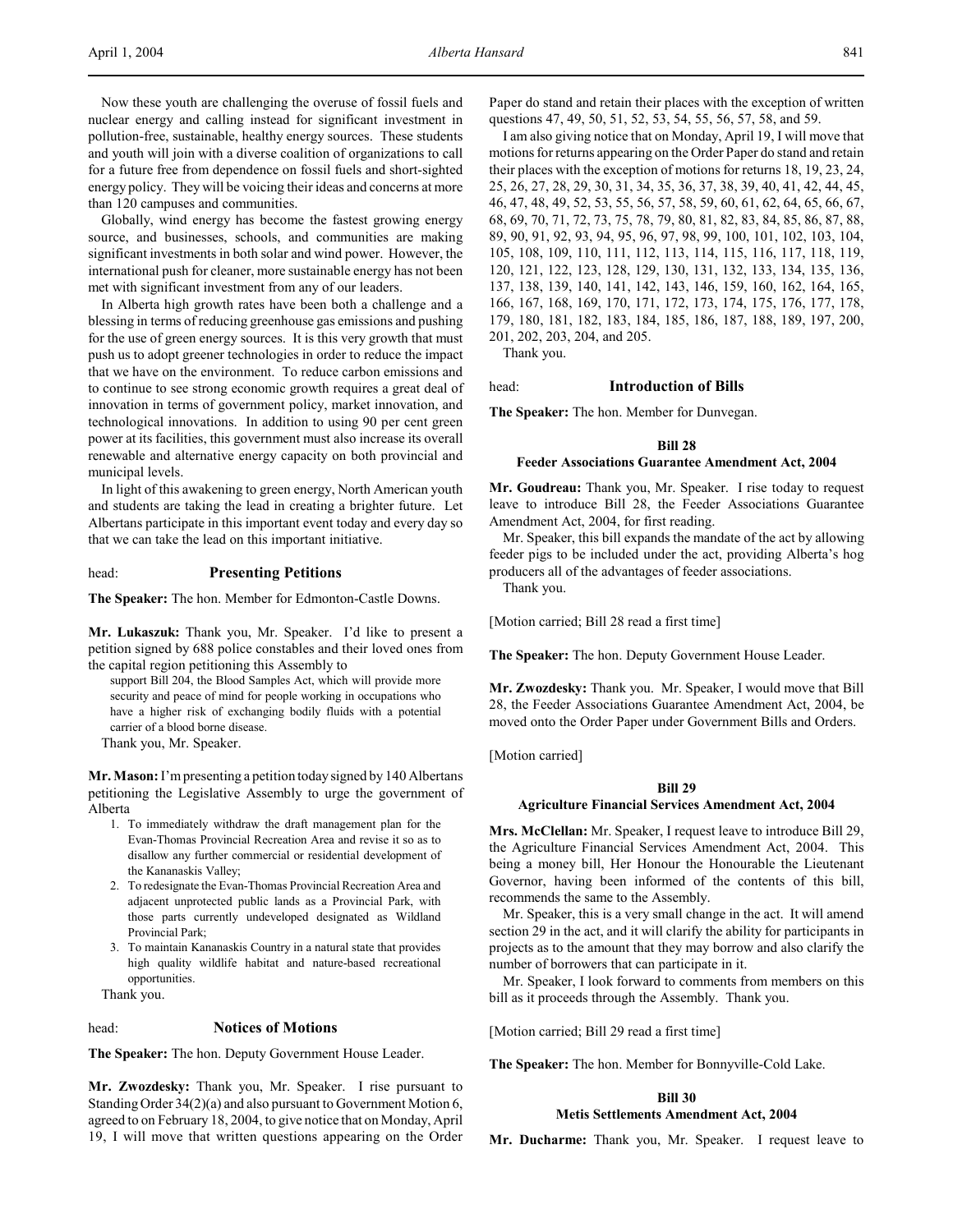introduce Bill 30, the Metis Settlements Amendment Act, 2004. These amendments will provide for more efficient and effective governance on Alberta's eight Métis settlements.

[Motion carried; Bill 30 read a first time]

**The Speaker:** The hon. Deputy Government House Leader.

**Mr. Zwozdesky:** Thank you. Mr. Speaker, I would move that Bill 30, the Metis Settlements Amendment Act, 2004, be moved onto the Order Paper under Government Bills and Orders.

[Motion carried]

**The Speaker:** The hon. Member for Edmonton-Norwood.

# **Bill Pr. 4 Northwest Bible College Amendment Act, 2004**

**Mr. Masyk:** Thank you, Mr. Speaker. I request leave to introduce Bill Pr. 4, Northwest Bible College Amendment Act, 2004.

[Motion carried; Bill Pr. 4 read a first time]

*2:50*

**The Speaker:** The hon. Member for Peace River.

# **Bill Pr. 5 Brooklynn Hannah George Rewega Right of Civil Action Act**

**Mr. Friedel:** Thank you, Mr. Speaker. I request leave to introduce Bill Pr. 5, the Brooklynn Hannah George Rewega Right of Civil Action Act.

[Motion carried; Bill Pr. 5 read a first time]

# head: **Tabling Returns and Reports**

**The Speaker:** The hon. Member for Edmonton-Highlands

**Mr. Mason:** Thank you very much, Mr. Speaker. I rise today to table a news release issued by the Athabasca Oil Sands Transportation Corp. dated March 29 of this year. The release announces "funding for a \$2.5 million Oil Sands Transportation Initiative."

That's it. Thank you, Mr. Speaker.

**The Speaker:** The hon. Member for Edmonton-Gold Bar.

**Mr. MacDonald:** Thank you very much, Mr. Speaker. I have a number of tablings this afternoon. The first one is an information sheet put out by Edmonton's Food Bank. At this time, on behalf of the directors of the Food Bank I would like to say to anyone in this Assembly or anyone else who wants to visit the Food Bank at their new location at 120 Street and 115 Avenue that the directors would be delighted to see them and provide them with a tour.

The second tabling I have is a memo dated October 25, 2002, and it is from the hon. Justice minister to the hon. Member for Airdrie-Rocky View. It concerns a question I asked earlier in question period.

I also have another memo dated December 16, 2002, and this is from the hon. Minister of Human Resources and Employment to the chief appeals commissioner of Alberta Workers' Compensation.

**Mr. MacDonald:** I can't help it if this was only leaked to me lately. The fourth memo that I have is also from my question today, and it is dated January 6, 2003. I referred to that in question period as well, Mr. Speaker.

Thank you.

**The Speaker:** The hon. Member for Calgary-Currie.

**Mr. Lord:** Thank you, Mr. Speaker. I rise today to table the requisite number of copies of a report compiling the latest statistics regarding qui tam whistle-blower reward legislative actions in the U.S., in which now over \$12 billion has been successfully recovered through nearly 4,000 cases where state and federal governments had been defrauded by suppliers, which frauds only came to light as a result of whistle-blower reward legislation.

Thank you, Mr. Speaker.

**The Speaker:** The hon. Member for Edmonton-Ellerslie.

**Ms Carlson:** Thank you, Mr. Speaker. I have a number of tablings today. The first is from Stephen Legault, the executive director of Wildcanada.net. It's an open letter to the Premier. He's very concerned with the Premier's attitude towards callers with regard to the grizzly hunt that opens today.

The second is a letter from a constituent of mine, Janice Radloff. She's very concerned about how people other than the custodial parents who are involved in a child's life are treated.

The third set of tablings is copies of correspondence from constituent Anthony Hughes. He's involved in a WCB fiasco, if I could call that accurately, where he feels that he has not been getting proper recognition or treatment from anybody involved with WCB in this province.

Lastly, I have a tabling from the Canadian Federation of University Women in Edmonton, who are very concerned that "the federal, provincial and territorial governments of Canada . . . work collaboratively to implement the recommendations of the Romanow Commission."

Thank you.

# head: **Projected Government Business**

**The Speaker:** The hon. Member for Edmonton-Ellerslie on behalf of the Official Opposition House Leader.

**Ms Carlson:** Thank you. I would ask at this time that the Government House Leader share with us the projected government business.

**The Speaker:** The hon. Deputy Government House Leader.

**Mr. Zwozdesky:** Thank you, Mr. Speaker. I'd be happy to do that. Just before I do, I'd like to take a couple of seconds to thank the hon. Member for Edmonton-Ellerslie for her outstanding service over the 11 or 12 years and also to wish her well in her bid for a new career, and the same goes for the hon. Member for Lethbridge-East.

Mr. Speaker, under Projected Government Business I'm pleased to report the following. On Monday, April 19, 2004, pursuant to Government Motion 6 agreed to on February 18, 2004, we will deal in the afternoon with private members' business, written questions, motions for returns, followed by public bills and orders other than government bills and orders, and that should include some private members' public bills if time permits. In the evening we will deal with motions other than government motions, and at 9 p.m. we will be in Committee of Supply for the Ministry of Aboriginal Affairs and Northern Development.

On Tuesday, April 20, in the afternoon as part of Government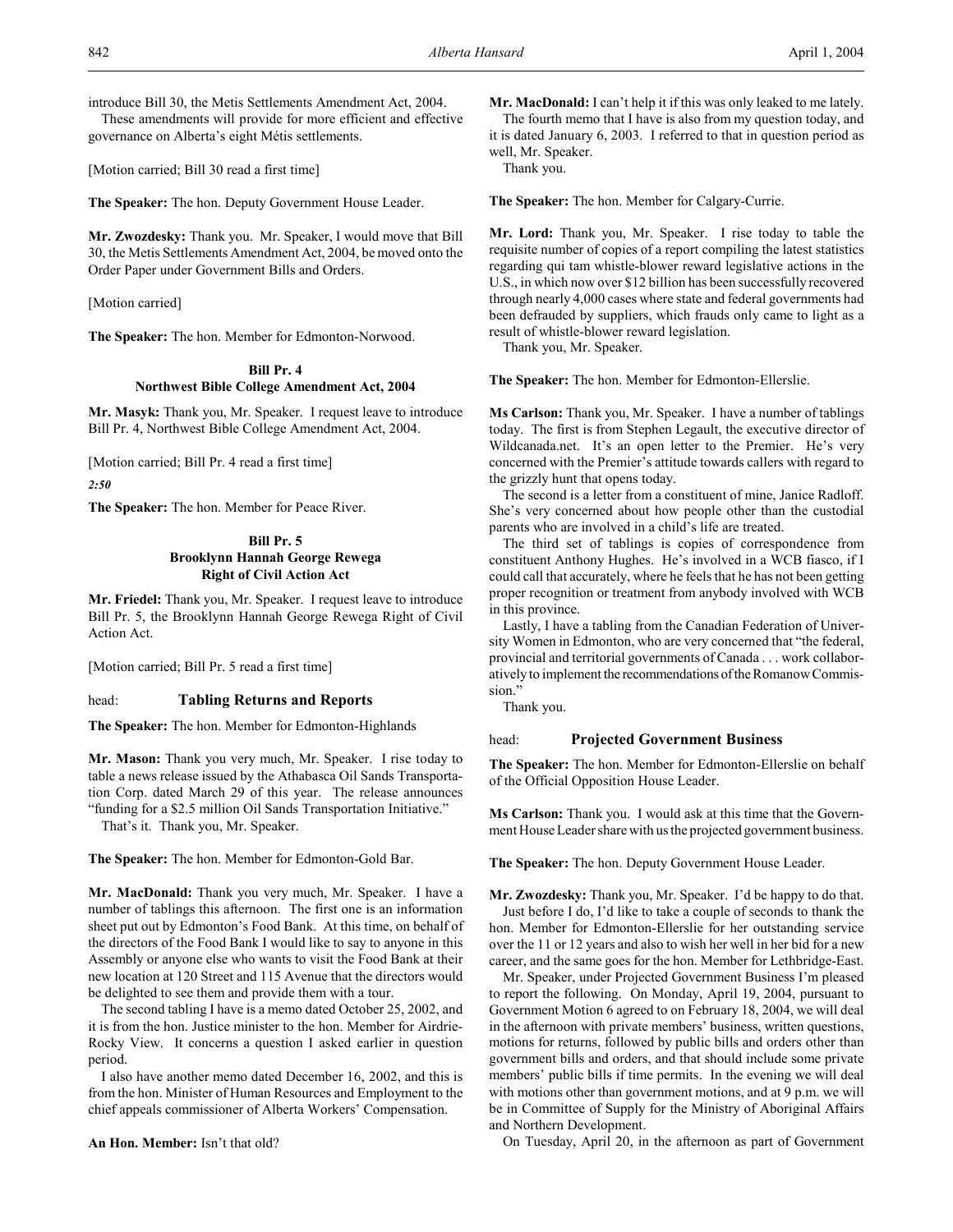Bills and Orders we'll deal in Committee of Supply with Children's Services, as designated, and if times permits, second reading of bills 25, 26, 27, 28, and 29, depending, of course, on progress made in that regard today. In the evening in Committee of Supply we will deal with the Ministry of Transportation, and again depending on progress we may deal in Committee of the Whole with bills 22, 25, and 26, and otherwise as per the Order Paper.

On Wednesday, April 21, we expect to be in Committee of Supply for the ministry of agriculture, as designated, and depending on progress earlier possibly second reading on bills 25, 26, 27, 28, and 29, and otherwise as per the Order Paper. On Wednesday evening we will be in Committee of Supply dealing with the ministries of Finance and Revenue, and that's as per the unanimous agreement by the House leaders and consent having been granted by the Assembly to do so. We will then deal with Committee of the Whole for bills 22, 25, 26, again depending on earlier progress, and otherwise as per the Order Paper.

On Thursday afternoon, Mr. Speaker, we expect to be in Committee of Supply for the Ministry of Learning, as designated, and that'll be followed by second reading of bills 27, 28, and 29, again depending on earlier progress, and otherwise as per the Order Paper.

Thank you, Mr. Speaker.

**The Speaker:** Hon. members, over the next couple of weeks please have a rest, and will you please, as well, have a spiritual and happy family-oriented Easter.

| head: | <b>Orders of the Day</b>   |
|-------|----------------------------|
| head: | <b>Committee of Supply</b> |

[Mr. Shariff in the chair]

**The Deputy Chair:** Hon. members, we'll call the committee to order.

## head: **Main Estimates 2004-05**

### **Environment**

**The Deputy Chair:** As per our Standing Orders the first hour will be allocated between the minister and members of the opposition, following which any other member who wishes to participate will be recognized.

The hon. Minister of Environment.

**Dr. Taylor:** Thank you, Mr. Chair. I'll keep my comments relatively short. [some applause] I love support from my own members.

First, I will just introduce some people I have in the gallery. We have Peter Watson, I think, up there. I can't see very well up there because of the light. He's my assistant deputy minister. Peter, stand up. We have Monica Norminton up there, who's our new financial officer. She's a lawyer as well, so not only does she keep the taxman at bay, but she keeps me out of jail. We have Robert Moyles, our communications assistant director. Then we have everybody's most beloved EA in the building, Ken Faulkner, most recently of the Krispy Kreme doughnut fame. So we're pleased to have all of these people here to watch the goings-on in this House.

I'm going to, as I say, keep my remarks relatively brief, Mr. Chair, because I know that the opposition has some good questions. I will say that if I don't have a chance to answer all the questions, they are recorded in *Hansard*, and we certainly will respond with appropriate answers to appropriate questions.

#### *3:00*

As you are all aware in the House, the province has experienced

tremendous economic growth, and it's largely fuelled by our natural resources, as the Minister of Energy quite appropriately pointed out during QP today. Of course, with that growth in the province we have population pressures, we have growing expectations for public input into the process, and we have growing pressures on our environment, Mr. Chairman.

To meet these challenges, at Alberta Environment we have changed our approach. Rather than trying to put an environmental policeman on every corner, which is simply impossible in this day and age when we have this rapid growth, we've focused on identifying environmental outcomes we need to achieve. So what we're looking at is: where do we need to be? What does our environment need to look like? What is our future economy going to look like? What do we want for our children in the future in terms of a healthy environment?

So what we're doing is putting in place systems to achieve that future sustainability. Not only are we putting in place those systems, but we are committed to working with partners and empowering our partners and working with our partners to make sure that the outcomes are reached.

This upcoming year my department is going to focus on two core businesses, Mr. Chair. The first one we're going to focus on is assuring environmental quality, and secondly is sharing environmental management and stewardship. If you look at our business plan, if you look at our budget, they are focused on those two areas. Particularly, we are going to focus those two areas on areas of water – all of you are familiar with and I'll say just a bit more about the water strategy – climate change, sustainable resource and environmental management, information technology, and staff capability.

The big issue, I believe, Mr. Chairman, as we move forward is going to centre around water. Water will be the issue of the 21st century. You can see how it's impacting Alberta. There was in the press just recently the Capstone Energy hearings in the Red Deer area. I've met with the MLAs involved speaking on behalf of their constituents there. So we need this water strategy. As we move forward, we need to fund the water strategy. As we move forward, you'll see us spending a lot of time talking about water, developing our budget around water, and simply doing the right thing.

I encourage all members, if they're not familiar with our water strategy, to take a hard look at it. I spoke at the AMD and C yesterday or the day before about it and received warm regard from the AMD and C around our water strategy, what it is about. So we have people in Alberta that are very strongly supportive of this, and we need to move forward on it.

With that, I'll conclude my comments, Mr. Chairman, and look forward to hearing from members of the opposition.

**The Deputy Chair:** The hon. Member for Edmonton-Ellerslie.

**Ms Carlson:** Thank you, Mr. Chairman. I would like to thank all of the staff who are here this afternoon. It's been great working with you for all these years. You haven't always given me all the answers I wanted, and the minister particularly hasn't given me all the answers I wanted, but most of the time they tried.

#### **An Hon. Member:** Ask nicely.

**Ms Carlson:** I always asked nicely for that particular minister, and sometimes he gave me answers.

**Dr. Massey:** All he does is monitor.

**Ms Carlson:** No, it's the other minister that always monitors. This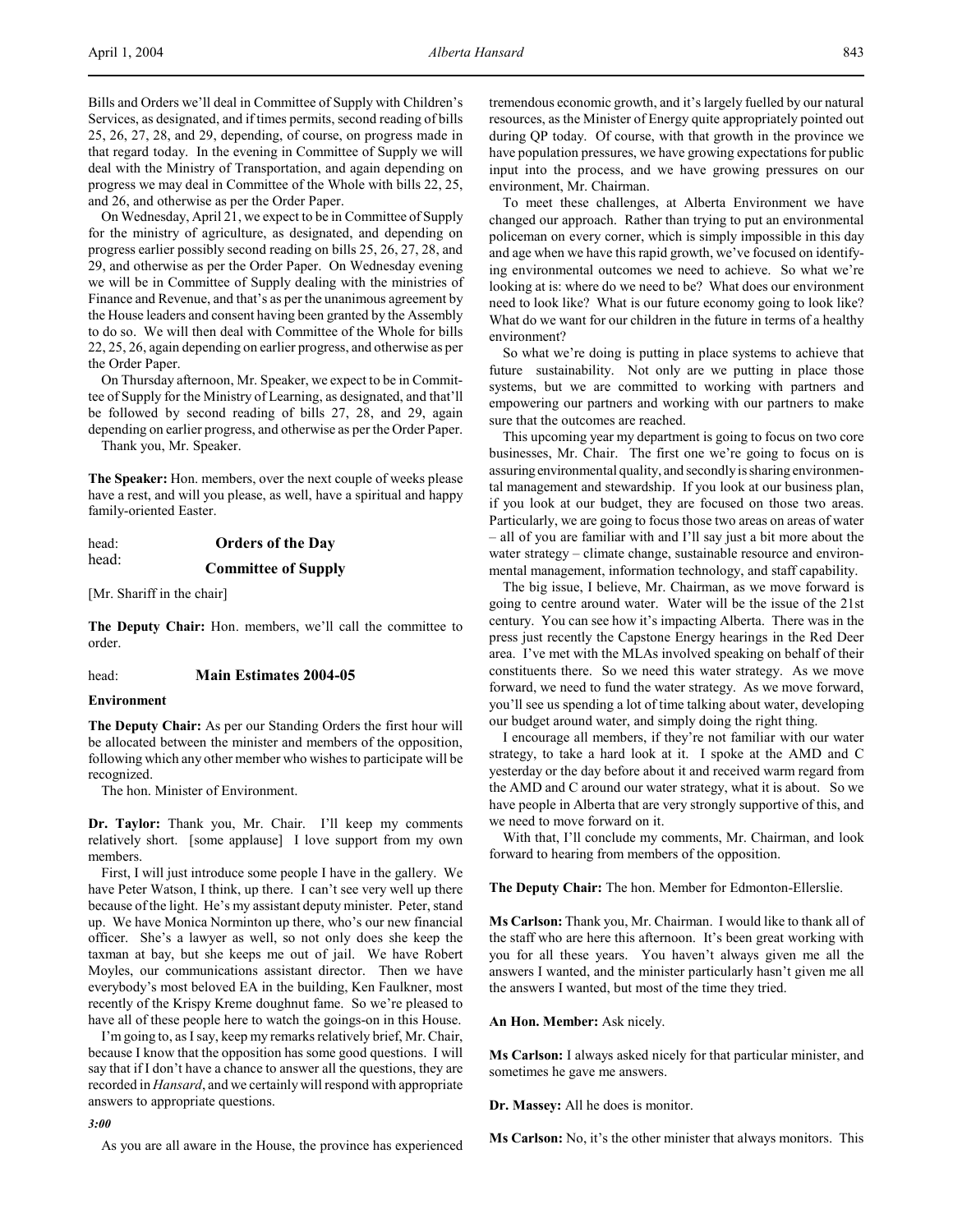one often will give an answer. Once in a while he's taken a good idea that we've put forward and incorporated it, so for that I have to thank him.

I want to start where the minister left off, and that's the water for life strategy. We're really pleased to see that this is still ongoing. It isn't ongoing nearly as fast as we would like to see it, but the initial investment of dollars that we've seen at least is a start when we talk about it being used for improving Alberta's drinking water supply and enhancing water management and watershed planning and all the other activities that the minister plans to do with this particular strategy. I'll ask a few questions, ask him to answer them, and then I'll go on to another issue.

The question really is: why is so little money dedicated to do so much? It seems like this could be the most important question we have before us for the next decade in this province, how to manage our water. We really feel that it's a priority issue, that we are in many regions facing a water shortage. It looks like it's going to get worse, not better. In the midst of all the planning that's happening around things like enhanced oil recovery, coal bed methane, the technology developments for  $CO<sub>2</sub>$  injection, all the studies and incentives and things like that that have to happen, why do you have so few dollars dedicated to what I see to be the top priority issue in environment in this province?

**Dr. Taylor:** I'll attempt this question, Mr. Chair.

I want, like other members, to wish the member the best in her future. It has been a pleasure sometimes getting to know you. So I do wish you the best, but I would think that on your last day you might have had a little sweeter disposition towards me.

But we'll go on and answer the question. I would point out that this water for life strategy is a cross-ministry initiative. There are nine ministries involved. If you go through the budget, I think it's about \$46 million cross ministry that is involved in the water for life strategy.

As we move forward, if you'll look in my budget, Mr. Chair, my budget has a 100 per cent increase in the water for life strategy. That's what we needed this year because what we're going to do this year is start implementing. As I said, next year we'll need more money. We won't be able to operate it on the \$5 million that we are granted this year. Next year we will need more money, and we will go forward to Treasury Board in the appropriate business planning process and tell Treasury Board how much money we need for the next year. As we go forward, I believe that we will meet success with our Treasury Board colleagues. As I pointed out, it is, I believe, \$46 million this year across all ministries.

I would also say that a fundamental issue in the water for life strategy is conservation. We need to conserve, Mr. Chair, on both the supply side and the demand side. When I'm talking about conserving on the supply side, I am talking about more water storage. Because of the way we get the spring runoffs here, most of the water passes through, particularly the southern basins, early in the spring. Even in one of the most dry years in history, 2001, we passed on 57 per cent of the natural flow to Saskatchewan. We only need to pass on, by regulation and agreement, 50 per cent. This past year I would guess that we will probably have passed on someplace between 80 and 85 per cent of that natural flow.

So as we move forward, we have to do a lot more on conservation on the demand side. Mr. Chair, that means both on-stream and offstream storage, and we will be looking at these issues as we move forward. On-stream storage will be, I believe, very important in the future. Of course, the water strategy also looks at technology development, a lot of technology. It looks at knowledge, and it looks at conservation on the demand side as well.

I won't comment any more because no doubt some of those questions will come up on the demand side.

**The Deputy Chair:** The hon. Member for Edmonton-Ellerslie.

**Ms Carlson:** Thank you, Mr. Chairman. I would have thought that the minister would have thought it was pretty sweet that I was asking for more money for his department. But if he doesn't like those kinds of questions, I can ask tough ones on water management.

We've been waiting for the advisory committee to release its recommendations on the water being removed from the hydrological cycle, so we'd like to know: where are those recommendations? In the absence of them, then why are you still approving new licences for water diversion from watersheds that are already highly damaged? In particular, I'm concerned about the Red Deer River. Why do you continue to allow the use of fresh water for injection before the recommendations are out? Will we see any changes to your commitment to water conservation in terms of applications for use from businesses to divert water?

**Dr. Taylor:** A number of questions there again, Mr. Chair. Let me first talk about the committee she's talking about. That's the committee we established to look at water removal from the hydrological cycle, and 98 per cent of that, as she's correctly identified, is in the oil and gas industry.

We did establish a committee that was made up of various stakeholders. The Canadian Association of Petroleum Producers was there. That was one of the co-chairs. The Pembina Institute for Sustainable Development was another co-chair. We had members of the general public. We had irrigators there. We had other industrial water users there.

#### *3:10*

It's my understanding that they have prepared a preliminary report, and I will get that preliminary report either later today or tomorrow. We'll then have to take a look at that preliminary report. But it's only a preliminary report; it doesn't have final recommendations.

This was a consensus-based process, and in that process all members have signed off. So that means the green NGOs have signed off. That means CAPP, the association of oil producers, has signed off. That means the irrigators. Everybody has agreed, apparently, as we move forward, to these preliminary-only recommendations.

The next phase for that will be for them to go out and consult with their stakeholders. Certainly, CAPP will have to go out and talk to the various companies that it represents. Certainly, the environmental NGOs will have to go out and talk to the various people they represent. The irrigators will have to talk to the various irrigation districts that they represent. So that's the process. As I say, hopefully, we'll see those either later today or perhaps transferred to my office tomorrow.

In terms of allowing water licences, Mr. Chairman, we have a process that's governed by legislation. The legislation is in effect, and until that legislation is changed under the law, there is nothing really that we can do as a government to change the process. If we're going to change the process, we must change the legislation.

The member did mention the issue of Red Deer. In the Red Deer area – perhaps she knows – a decision of a director of mine was appealed to the Environmental Appeal Board. We have a very good system. We're one of the only jurisdictions in North America that has a system like this where if one of my directors makes a decision, it can be appealed to a quasi-judicial body that has nothing to do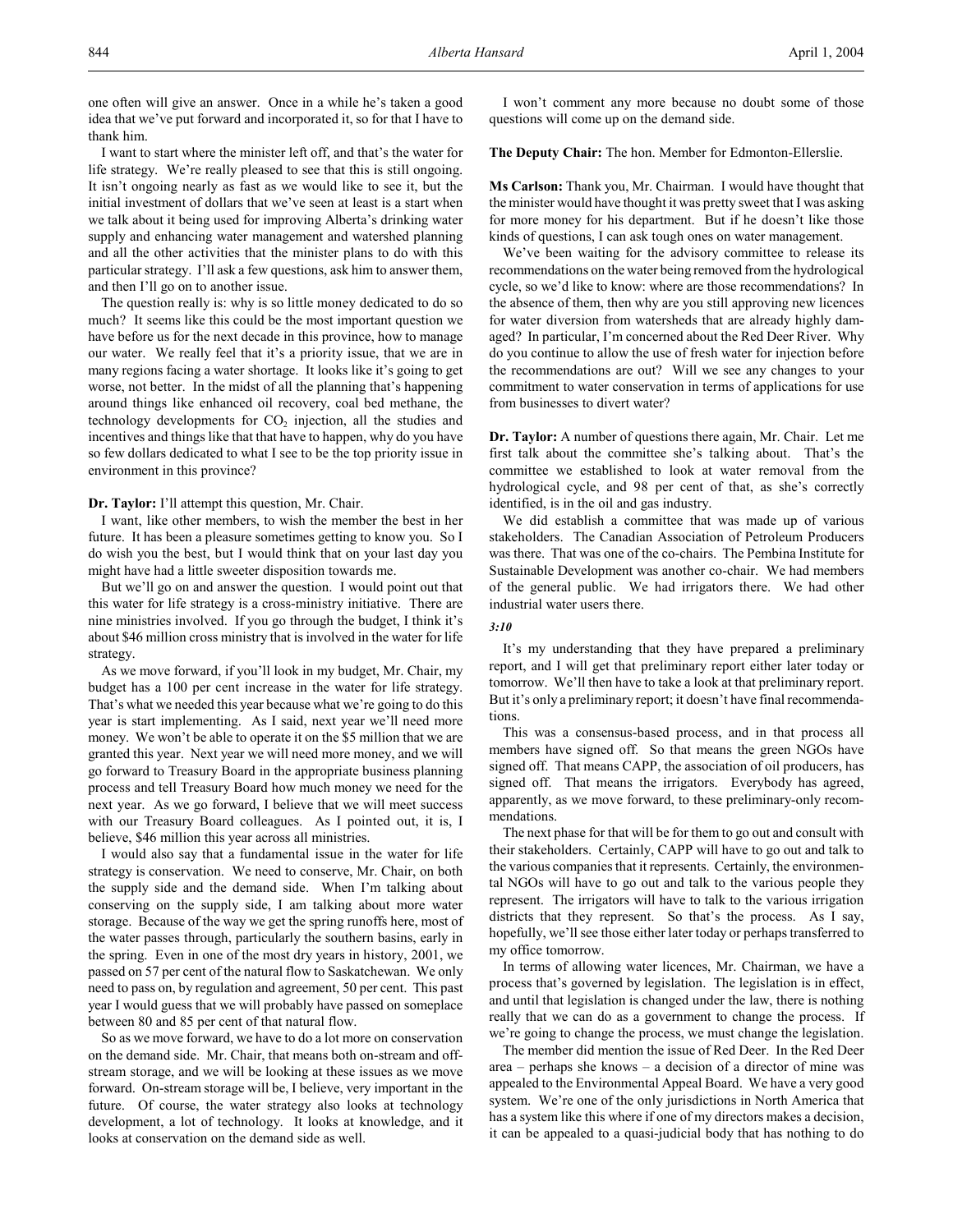with the ministry, has nothing to do with the minister. It's quasijudicial, and it holds hearings. The EAB did hold hearings on the Capstone Energy issue that the member referred to in the Red Deer area. They have a month from the date that the official hearings end to get a report with a recommendation to me. I believe the official date for the end of the hearings is March 31, and I expect that I will be receiving a report from the EAB, that quasi-judicial body, and I expect to receive that report legislatively by the end of April.

#### **The Deputy Chair:** The hon. Member for Edmonton-Ellerslie.

**Ms Carlson:** Thank you, Mr. Chairman. One more water question. There's an appeal of an irrigation district licence amendment that I'd like to talk about. On October 31, 2003, there was an amendment to a water licence which allowed an irrigation district in southern Alberta to use water for purposes other than irrigation. The St. Mary river district can now allocate 12,000 acre feet annually for other uses such as

municipal, agricultural, irrigation, commercial, industrial, management of fish, management of wildlife, habitat enhancement and recreational use. The Licence Amendment also states that the Licensee shall not deliver water under the Licence for the purpose of injecting water into the ground to enhance oil or gas production.

So the Southern Alberta Environmental Group, based in Lethbridge, with support from Trout Unlimited Canada, is appealing AB Enviro's decision to amend the licence. There are two key challenges as we see it in the appeal. One, it challenges the precedent which denies opportunities to restore health to the Bow and Oldman river basins, which have already been assessed as moderately to heavily impacted from massive diversion. Large irrigation districts should not be allowed to right off the rivers.

The second one is that it challenges the precedent of allowing a private irrigation board to make decisions about how water, a scarce public resource, will be allocated. These boards are comprised of farmers, who are not accountable to the public interest in reallocating water to benefit a growing urban population and a changing economy in southern Alberta let alone to the public interest in restoring rivers to health, which was clearly expressed in the water for life strategy.

So the questions around this are: in the face of a growing water scarcity in Alberta why would the minister approve a licence that allows an irrigation district to determine our water priorities? And what responsibility does the district have to protect the health of a river and to allocate water in a way that best serves the growing population?

**Dr. Taylor:** Well, Mr. Chairman, I did not approve the licence. One of my directors approved the licence, and that is presently in front of the Environmental Appeal Board, so I have to be very careful of what I say about that. But I can speak in general, Mr. Chairman.

Well, one correction I would make, too, is that the St. Mary River irrigation district does not affect the Bow River basin. It's way south of the Bow, and the Bow runs into the South Saskatchewan. St. Mary River irrigation district is largely Oldman – you were correct in that – and Belly River and Waterton River and a couple of other small rivers, and it affects the South Saskatchewan as well.

Once again, I'm proud of this province. It's one of the only jurisdictions, as I've said, in North America that has an appeal process like this. It's outside the political process. This group, as she has correctly identified, has appealed the decision of the director to the Environmental Appeal Board.

I would comment, Mr. Chairman, that basically all those river reaches in southern Alberta and the reaches of the South Saskatchewan have been frozen; that is, we will not grant new licences on those rivers simply because they're either overallocated or allocated at a high enough level. So if we get an industry coming or we get an agricultural value-added industry like a potato chip plant – we have two of them already in southern Alberta, but just take something like a potato plant. They need water, and we can't grant them any more licences because, essentially, other than for potable water, or drinking water, the system is frozen.

So where do they get their water from? What St. Mary's has done is said: okay; we realize that there are these issues and there are needs and demands for water, and because of those needs and demands for water we're going to change the nature of our licence somewhat. It was very clear that it does not include oil field injection, but it does allow for St. Mary's to take on, you know, being able to provide water to a potato plant, for instance. So that decision is being appealed.

I'll give you another very practical example, Mr. Chairman. There's the South East Alberta Water Co-op, and that's a pipeline that's going to run out of Chin Coulee all the way across southeastern Alberta. This was really ably financed by the Minister of Transportation, and I'd like to congratulate him for his fine vision – yes, Minister, fine vision – on financing this pipeline in southern Alberta, and I hope that he finances more of them.

But that water co-op could not get a water licence for the pipeline because everything has been frozen. So they went to the United irrigation district and said: can we have some of your water licence? So United irrigation district transferred some of their water licence to the South East Alberta Water Co-op. Without that ability to be able to move licences around in irrigation districts, South East Alberta Water Co-op would not have been able to get water, Mr. Chairman.

So as I say, it's a very practical example. It's a little different than what she's talking about, but in the broader sense it's an example of, if the appeal is unsuccessful, what will happen. [Dr. Taylor coughed]

**The Deputy Chair:** Hon. minister, if you need a little break, that's okay. I'm sure that the Member for Edmonton-Ellerslie may have more questions that you can respond to.

#### **Dr. Taylor:** Okay.

**The Deputy Chair:** The hon. Member for Edmonton-Ellerslie.

**Ms Carlson:** Thank you, Mr. Chairman. This just points out how important water is for all of us. I hope you're okay over there.

Thank you for those answers on water. Certainly, they're helpful to us, and we'll be continuing to monitor your progress in this regard and hope that we can see some sort of a framework come out from the water for life strategy sooner rather than later. I'm really supportive of that strategy. In fact, I think it was one of our great ideas that you based your decisions on for setting that up. I wish it would go a little faster, but there are really good people involved in that strategy from all sides: from the department, from industry, from the environmental community. So I have every expectation that it will be progressive and meet its mandate, hopefully in a very timely fashion.

#### *3:20*

I would hope and encourage all members of the Assembly to support the recommendations that fall out of those meetings because I really do believe that they will bring forward ideas and initiatives that will work in the best interests of Alberta. I hope that they have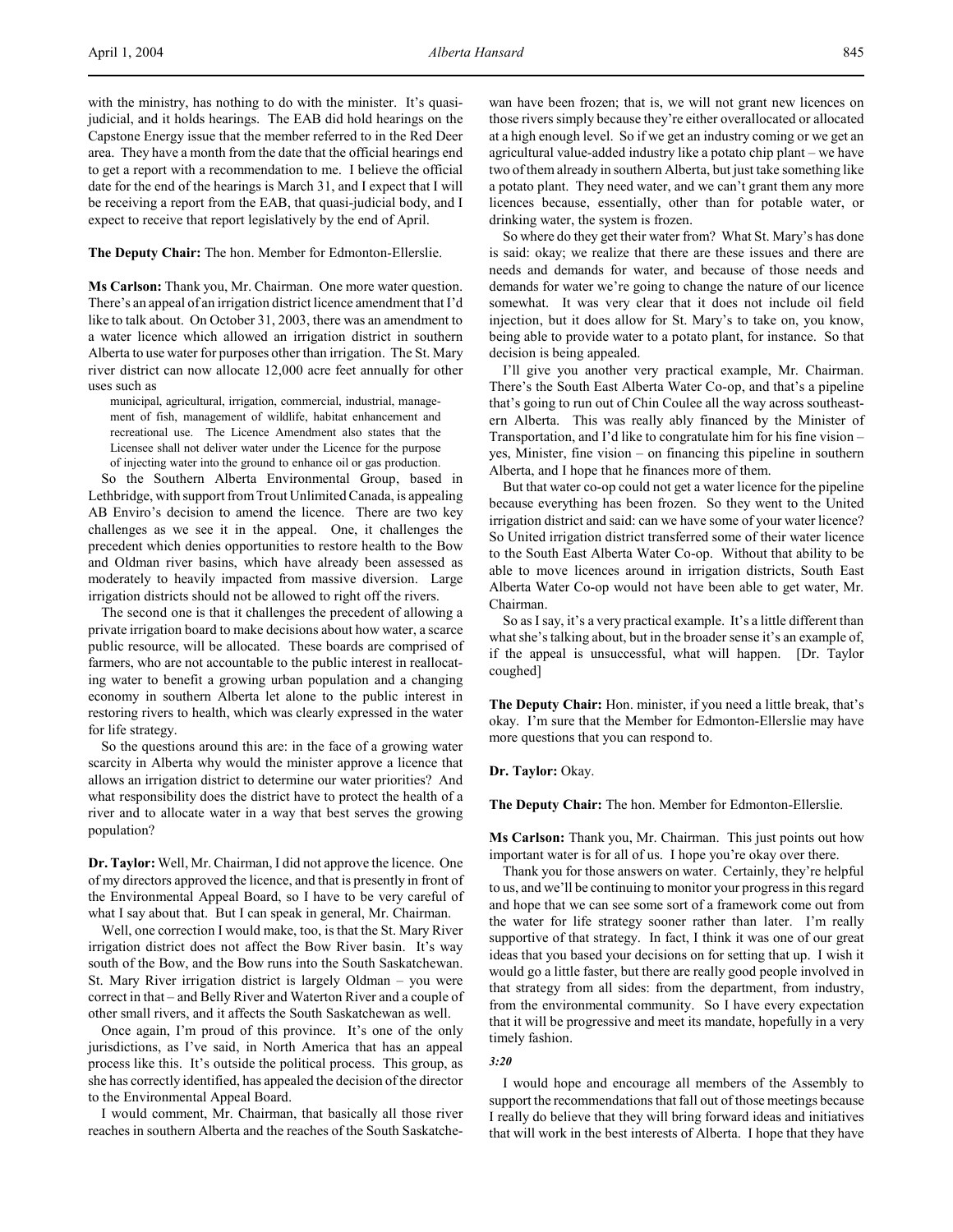got as a part of their mandate looking at the long-term sustainability of the whole ecosystem in Alberta because it's been something that's been missing from a part of the decision-making process.

Are you okay now? Can I ask you some more questions? Okay.

Now I'd like to change topics and talk about climate change for a few moments. I've a series of questions I'd like answered. We see in the budget that a total of \$6 million is in the 2004-05 budget for initiatives related to implementing Alberta's action plan on climate change and ongoing support for Climate Change Central. Funding for Alberta's climate change action plan will increase to \$13 million in 2005-06, including funding from Innovation and Science.

So my first question is: could the minister break down the budget for initiatives related to implementing Alberta's action plan on climate change and ongoing support for Climate Change Central? If you could just give us a little bit of an overview and then provide some of that detail in writing, that would be helpful. I'm still not convinced that we're getting a good bang for our buck from Climate Change Central. I'm hoping that you'll have some information to share with us about how they're doing more than just meeting, where we're going to see some outcomes soon.

**Dr. Taylor:** Well, Mr. Chairman, certainly I can do that. You've got to remember that Climate Change is a relatively new organization. I think they've been only operating for two years. They have been ramping up. They have done, really, in the last year a lot of positive things. Some members, perhaps in my caucus, disagree with some of the things they're doing, like the furnace rebate program. I see some people disagree. I happen to think that is a very worthwhile program.

People are replacing their furnaces with very energy-efficient furnaces, and they are about \$5,000 for a furnace. Through a partnership between Climate Change and the federal government they're getting a \$400 grant from Climate Change on their furnace. So people are actually spending \$5,000 to get a \$400 grant.

I sit on the board of Climate Change, and I would also point out that Climate Change Central is governed. It's arm's length, again, from government and has its own board of directors. The chair of that board is a gentleman, the president of Nexen Energy, Mr. Charlie Fisher, and it has high-level people on that board, company people. Once again, it's got environmental groups on it, and the Member for Innisfail-Sylvan Lake sits with that group as well.

## [Mr. Lougheed in the chair]

The board decided that they wanted to try this program. They had enough for 3,000 replacements, and there was some doubt with a \$400 grant and a \$5,000 furnace how much uptake there would be on that program. What happened, Mr. Chairman, is that they have already passed the 3,000 applications or requests; they've got over 3,100 requests. So they're going to go back to the federal government and once again ask if the federal government is interested in continuing the partnership with Climate Change Central on that furnace replacement program.

They've done a number of other programs, Mr. Chairman. They are the first ones in the province to model emission trading. They've a partnership with a group out of New York. Unfortunately, the group that they were working with was in the office towers that were hit. Some of the people that I worked with and were up here were killed in that terrible terrorist attack of 9-11. They have done workshops on emissions trading.

What I will do to provide more information to the member is I will see that she gets a copy of actions undertaken by Climate Change Central so that she knows exactly what Climate Change Central is

doing. I'm sure that once she gets those actions, she'll be very aware of what Climate Change Central is doing and will probably feel much more positive in regard to Climate Change Central.

**The Acting Chair:** The hon. Member for Edmonton-Ellerslie.

**Ms Carlson:** Thank you, Mr. Chairman. I'm very much in support of the furnace rebate program. In fact, it's that kind of a program or other programs that encourage energy efficiency amongst homeowners that we've been promoting for a couple of years here. I was very encouraged when I saw that program come out. So as a follow-up question to that: what else do you expect to happen in the near future this next year either in Climate Change Central or within your own ministry to support both homeowners and industry to become more energy efficient?

**Dr. Taylor:** Well, certainly, Mr. Chairman, this government has taken the lead. We've actually spent more dollars in this area than any other government in Canada, including the federal government. So one of the things we'll do in the future is going to happen starting in 2005. Ninety per cent of the power utilized by this government will be either wind power or biomass power. Ninety per cent. It's the largest purchase of green power in the history of North America, and that was done by this government.

Another thing that's just starting to unfold is the municipal energy efficiency program. That's a hundred million dollars that this government has committed for municipalities to upgrade and make their buildings more efficient or build energy-efficient buildings as they're building new buildings, Mr. Chairman.

We actually have just a nice little booklet. It's very simple, and it's available, certainly, from my office. I think most MLA offices have these – I hope they do, anyway – to pass out to constituents. That gives you some more information, Mr. Chairman, on where we're going and what's happening in regard to the climate change action plan.

I would point out, Mr. Chair, that the government of Alberta is providing \$27 million in funding for research into sustainable energy technologies. That's over the next three-year period. So we are certainly doing that as well.

We're part of the Canadian Clean Power Coalition, Mr. Chair. The Minister of Innovation and Science can probably do this better at this than I can, but we think that by 2007 or 2008 there'll be a demonstration plant up that burns coal with virtually zero emissions.

Once again, climate change is a cross-government initiative. The Minister of Energy has allowed for a royalty rebate program of up to 30 per cent for costs of projects that capture and inject carbon dioxide into oil and gas pools.

So I can go on quite a bit, but there are a lot of really good things happening and that will happen as we move forward on this climate change action plan.

**The Acting Chair:** The Member for Edmonton-Ellerslie.

**Ms Carlson:** Thank you, Mr. Chairman. When will mandatory reporting of greenhouse gas emissions by large emitters be implemented?

## [Mr. Shariff in the chair]

**Dr. Taylor:** That's in the process, Mr. Chairman. We're actually working with the federal government now to come up. We've agreed and industry in Alberta has agreed to mandatory reporting. Because we want to do it so that each jurisdiction doesn't have its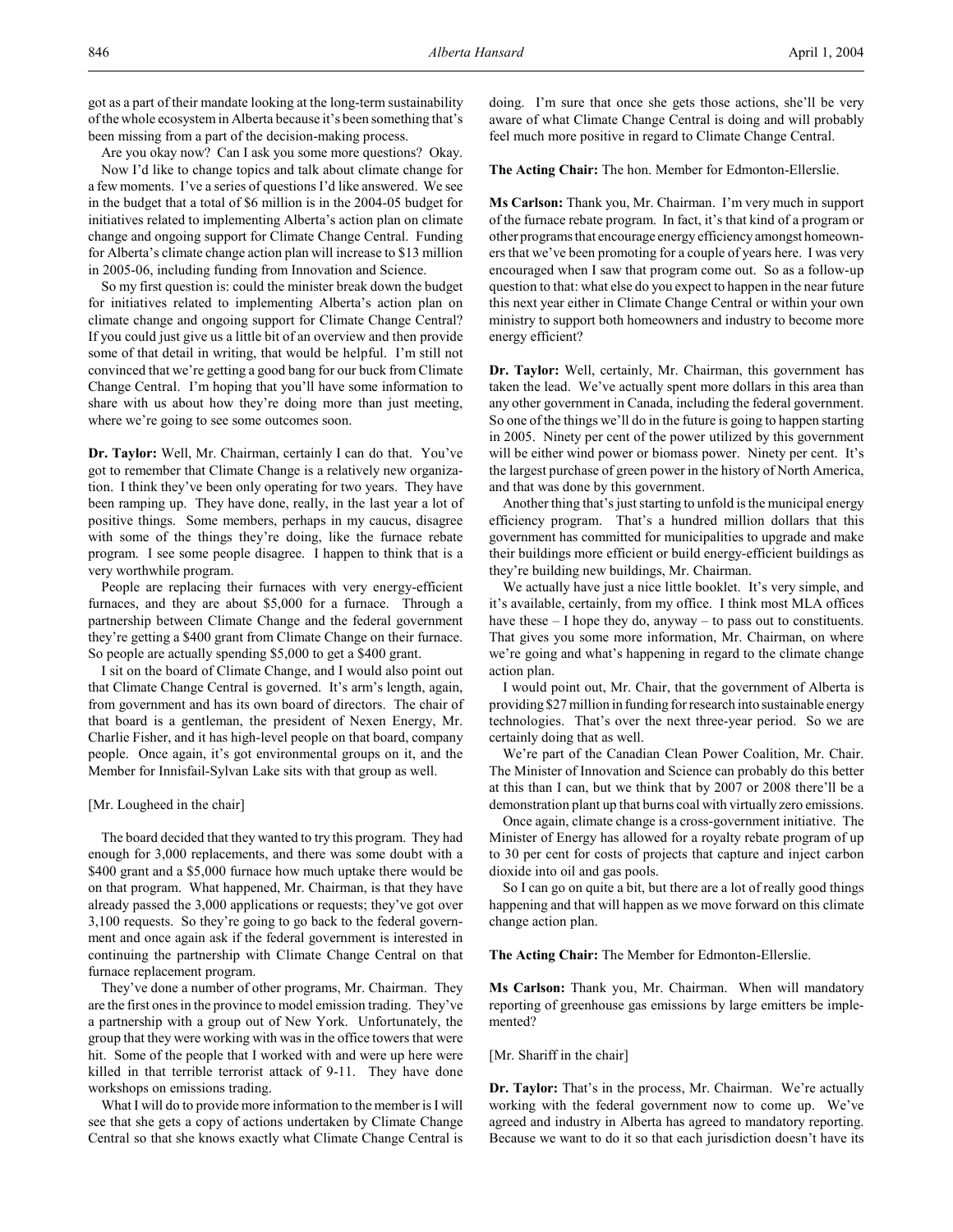I just got a letter two weeks ago signed by the Deputy Minister of NRCan and the Deputy Minister of Environment saying that they wanted to work with Alberta to develop a governance structure for national reporting. We took this as good news because the new Prime Minister has said that he wants to work with provinces on these issues.

The member quite correctly points out that there's an election coming, so the test will be: after the election does he behave in the same fashion? I hope he does, but we do have to remember, Mr. Chair, that he is a Quebec Liberal. We know how other Quebec Liberals have treated western Canada. But I'm hopeful that this Prime Minister will treat us differently and treat us with respect. You know, we're the only jurisdiction in the country that's going to be a net income contributor to the federal processes here. All the other provinces are basically living off Alberta. Last year we put in \$9 billion more than we got back in services.

#### *3:30*

So we will stand up for our rights, but if the new government is prepared to treat Albertans with the respect that we deserve because we're the most knowledgeable province in this whole area of greenhouse gas reporting – we've already got a scheme – and if they are prepared to work with us, then I think the mandatory reporting will come in quite quickly because we've agreed and industry has agreed.

I think that if you're looking at a time frame, I would say that you're not going to get a lot of action till September. Our sense from talking to the federal government – they've certainly got an election coming some time. I'm sure the member knows quite well about that, and one might speculate on when that election will occur because of her recent actions here. Then you're into a summer break. Our indications are that we'll be talking about governance and how we manage that with the federal government as early as September. It could happen relatively quickly after that.

**The Deputy Chair:** The hon. Member for Edmonton-Ellerslie.

**Ms Carlson:** Thank you, Mr. Chairman. It would be very nice to work with this minister in Ottawa on some of those issues, with any luck.

Mr. Chairman, my next question is on investment and research on sustainable energy technologies. I believe it's low, and I believe it's hard to access in this province.

When we talk about coal bed methane or fuel cell technology or enhanced oil and gas recovery or a new project that I was just recently introduced to, which is the ability of Alberta to actually build the windmills that would help support the wind energy industry in this province – right now that technology is not available in Alberta. They have to import those large windmills from Germany. The cost is about \$1.5 million per windmill. The cost to transport it over here is about half a million dollars. They can be made cheaper here with advanced generation technology right here in Edmonton, and of course the transportation costs to get them on site would be significantly lower.

The company I was talking to doesn't have enough access to capital to develop a prototype. They have all of the various stages of the development ready but can't get that extra mile, which is a really important step for Alberta to take, I think. There is no reason why we can't be a leader in those kinds of technologies in this country.

So if the minister could talk a little bit about what he thinks we can be and should be doing and he is expecting to do to support

research on the sustainable energy side in this year's budget and perhaps in the future.

**Dr. Taylor:** Well, once again, Mr. Chairman, that's outside my budget. As a department we don't support research. That would be more appropriately asked to the Minister of Innovation and Science. I will just make a couple comments if I might because I do have this excellent little document in front of me.

On sustainable energy, Mr. Chairman, we are investing \$3.25 million into a project at NAIT. Apparently, the NAIT swimming pool is heated by fuel cell technology. So we are doing that.

In Medicine Hat, my home constituency – actually, the greenhouse is located in the Member for Medicine Hat's constituency. Microgenerators provided by Mariah Energy, if I can just read it, reduce carbon dioxide by 97 per cent, nitrous oxide by 97 per cent, reduce power costs, and create surplus energy. I happened to see Mariah Energy this past week, and they told me that they're working with the city of Medicine Hat now because this has been a very successful project at the greenhouse in the member's constituency. They're working with the whole city now to provide microgenerators and moving forward on it.

There's also the vapex field project. It's a \$30 million field project, and it's funded by the Alberta Energy Research Institute. Quite clearly, once again the Minister of Innovation and Science – I don't want to steal his thunder – has done a yeoman's job. He's done an excellent job of stimulating the growth of the Alberta Energy Research Institute, and that's where the dollars will be. I know that the Alberta Energy Research Institute is looking at a major project at the University of Calgary. That will be a world leader in sustainable energy research.

It just goes on and on, but as I say, it's outside my ministry. We do not directly fund research, but I would encourage – well, she won't be here. I would encourage her caucus, perhaps, to get the Minister of Innovation and Science to respond when his budget estimates are up, and he'll provide much more detail than I can.

**The Deputy Chair:** The hon. Member for Edmonton-Ellerslie.

**Ms Carlson:** Thank you, Mr. Chairman. My colleague from Edmonton-Mill Woods will follow up with the appropriate minister.

Can this minister tell me if he is still working towards developing a carbon trading system, and if so, can you give us any details on what stage the development is at?

**Dr. Taylor:** We won't develop the system ourselves, Mr. Chair. What we want to do is create the environment for it to happen, create the regulations needed for the carbon trading system to happen as well as other trading systems. We need to trade in nitrous oxides, sulphur oxides, particulate matter, and mercury perhaps as well. So there's going to be a broad trading system developed.

But the government will not develop it. What we'll create is the right environment, set up the regulations, and we're in the process right now of working with other jurisdictions, working with the federal government on what a system like that would look like and then what regulations we need to develop to allow that to happen, and then the private sector will do that.

We actually have just located in Calgary a carbon management company from England. They do a lot of work in Europe, and they just located within the last two months in Calgary, and they're carbon traders. We just have to get our regulations right to allow the private sector to do it.

**The Deputy Chair:** The hon. Member for Edmonton-Ellerslie.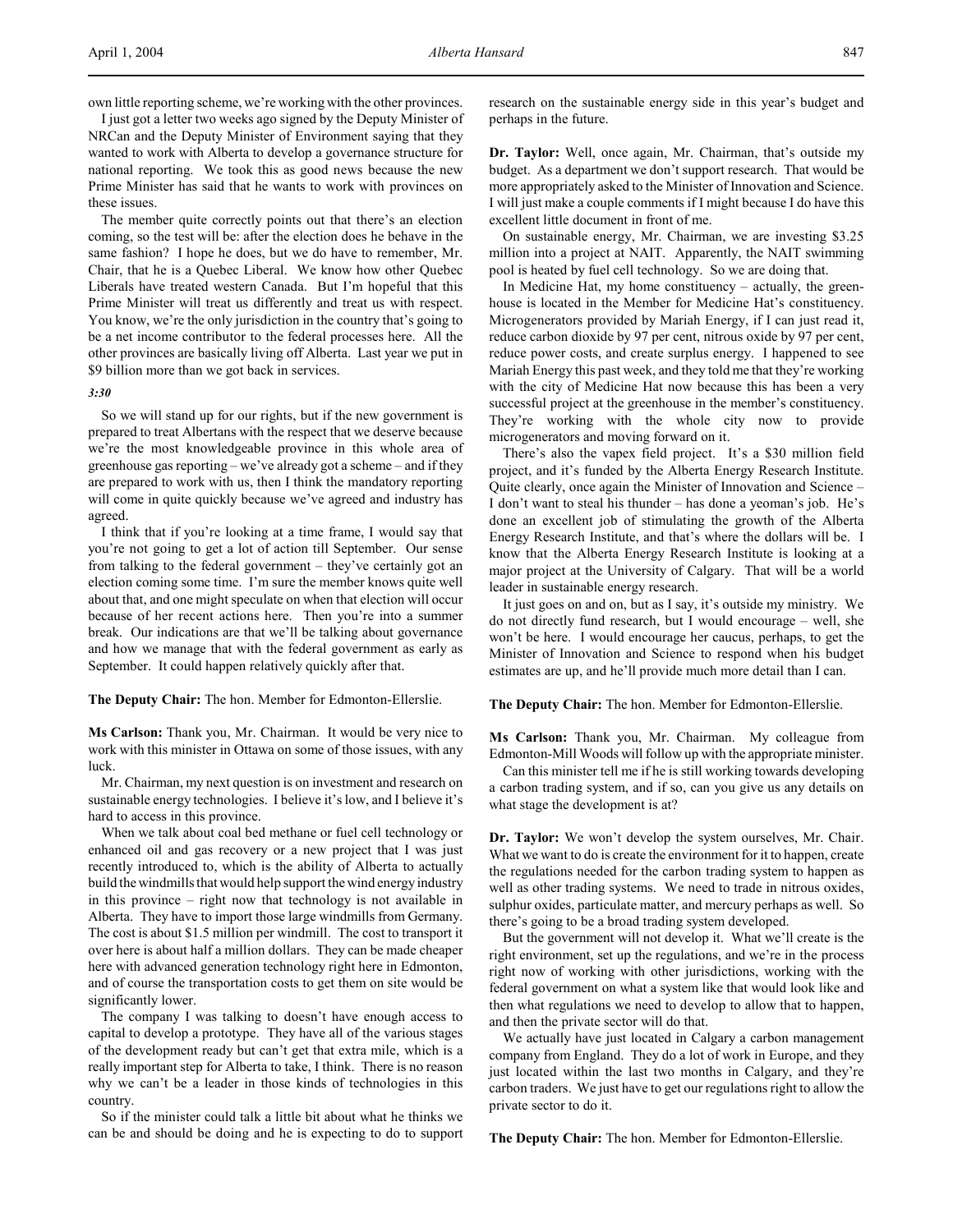**Ms Carlson:** Thank you, Mr. Chairman. Those are great answers. Happy to have them.

The government has said that its 2003 royalty credit program offsets up to 30 per cent of the cost for projects that inject carbon dioxide into oil or gas pools to improve resource recovery and store the carbon dioxide. In addition to this \$15 million program, the province has revised royalty deductions under the enhanced oil recovery program for carbon dioxide enhanced projects. Additional royalty reductions will be available to cover the higher costs involved in this type of enhanced oil recovery.

My questions are these. Since additional royalty reductions were made available for projects that use enhanced oil recovery, to what degree has this use increased? If there has been no increase, is the minister currently looking at other incentives for industry to adopt this technology?

**Dr. Taylor:** Mr. Chair, as I pointed out, climate change, like the water strategy, is a multidepartment agenda, a multidepartment project. These two programs she's mentioned are run out of the Department of Energy, so I can't give her the details of those two programs any more than the general details that I've already provided. When the Minister of Energy's budget is up in Committee of Supply, that needs to be discussed with the Minister of Energy.

**The Deputy Chair:** The hon. Member for Edmonton-Ellerslie.

Ms Carlson: Okay. Thank you. Perhaps you can't answer this one either, but if you could give me any feedback on it because it's related. It's around the Alberta Energy Research Institute's energy strategy to reduce the cost of carbon dioxide capture and compression. I'm wanting to know how much closer it is to the goal of a 75 per cent reduction for new facilities and 50 per cent for retrofit operations. Do you have any information on that at all?

**Dr. Taylor:** That is out of the Ministry of Innovation and Science. The only information I would have is to say that it's ongoing. We believe it will be a successful program because we think that ultimately technology will solve the issues around emissions, not just carbon dioxide emissions but emissions of nitrous/sulphur oxides, emissions of particulate matter, and emissions of mercury as well. They will be solved through the developments of new technology, and that's what this program is about.

# **The Deputy Chair:** The hon. Member for Edmonton-Ellerslie.

### *3:40*

**Ms Carlson:** Thank you. My next question, then, is about the Car Heaven Alberta program, which gets vehicles 13 years old and over off the streets. Do you have any information on how many have come off the streets, and do you have any plans to increase that kind of program to get old vehicles off because of the emission problems that they present?

**Dr. Taylor:** This is a program that's run out of Climate Change Central and has been quite successful. We did a pilot, and it got about 300 vehicles off the streets in Calgary. I was involved with the renewal of two Car Heaven projects, one in Calgary and one in Edmonton.

We're still, as I say, counting the cars that come in, but they have started again. As I say, the initial one got 300 of these older vehicles off the streets in Calgary. We expect that this will be an ongoing program of Climate Change Central.

I must say, though, that it does generate some controversy because

many of these cars, especially the GM brands, have this 351 cubic inch engine, and that's an ideal engine, apparently, for people that build street rods. So they've actually been out at both the new openings of the programs, one in Edmonton and one in Calgary, with a bit of a protest. What happens to these 351 engines is that they come in, they get taken out, then they fill the cylinders with foam so that they can't be used any longer, and then they get shipped away.

Once again, this is a public/private partnership. We're working in particular with Pick-A-Part, one of the major partners of this in both Calgary and Edmonton. I know that Climate Change Central is looking at how it can expand more to rural Alberta, but the issue is getting the right people to be partners with. The issue is: will enough people bring them in?

But the program is operating again. It started this winter in both Calgary and Edmonton.

**The Deputy Chair:** The hon. Member for Edmonton-Mill Woods.

**Dr. Massey:** Thank you, Mr. Chairman. I'm pleased to have the opportunity to ask a few questions with respect to the estimates. Can the minister tell us what the budget is for the government's project in partnership with BIOCAP Canada, which is examining the legal mechanisms for use with agricultural sinks? What are the most recent developments on these projects, and when are the projects expected to be completed?

**Dr. Taylor:** I'm not that familiar with that project. Again, I think it's being run out of Innovation and Science. But I'll make a commitment. This is in *Hansard*. Even if it is run out of Innovation and Science, I'll make a commitment to get you some information on that. I know BIOCAP. I met with some people from BIOCAP just last week, and I gather that they're just pretty much in a start-up stage.

One of the big issues is how you measure sinks. Now, it's easier to measure agricultural sinks than forestry sinks. I mean, how much does a tree this tall absorb in carbon dioxide compared to one this tall, and what is absorbed in the growth? So the difficulty with forestry sinks is measurement. I know that that's what our researchers are working on, how you get accurate measurements around sinks for forestry.

We'll get you some more information on that.

**The Deputy Chair:** The hon. Member for Edmonton-Mill Woods.

**Dr. Massey:** Yes. Thank you. And thanks for the answer. I can raise it with the minister when we do Innovation and Science.

A second question is: when will the government release its research analysis in key areas like the glacier response and the southern Alberta water supply and response of Alberta ecosystems to climate change? What was the budget for that research and analysis?

**Dr. Taylor:** Well, most of the research that we do, once it's completed, is put on our web site. Whether those two specific projects are on our web site or not, I don't know, but if they're not – we put absolutely everything on the web site. We actually are putting, you know, the air quality indexes on the web site.

Where we're moving to, where we want to move to and are working with industry on it, is actually having real-time monitoring, going right to the web site so that people can sit and look at the air monitoring around Inland Cement in real time, you know, 24 hours a day. That's where we're moving with our monitoring. Are we there yet? No. Will we get there? Yes. It's a combination of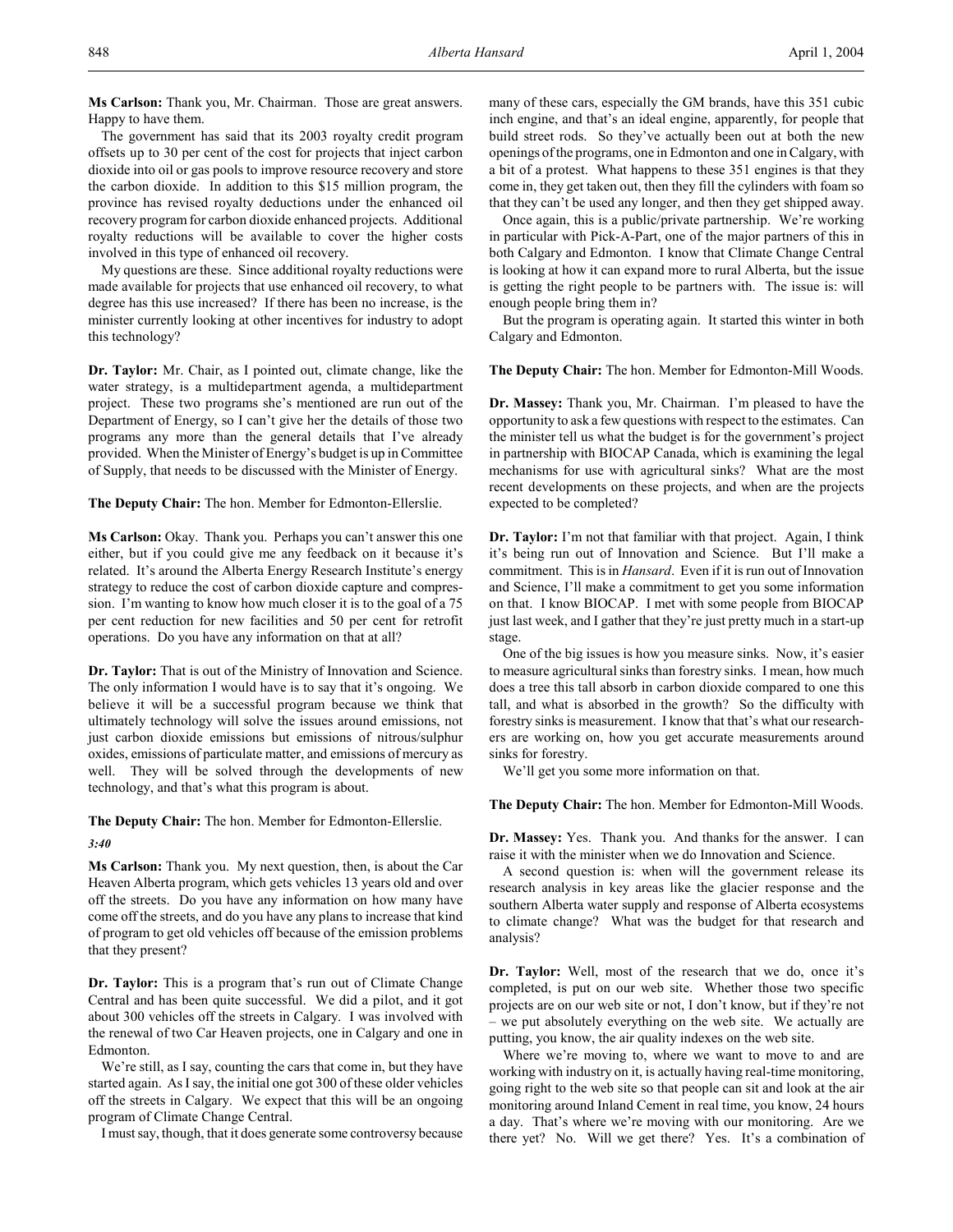getting some money for technology and working with industry to have that happen. Certainly, we are moving forward, and as those projects are completed, the results will be put on our web site.

The one area of concern that we do have in particular is the glaciers that feed the Bow River. We have a good history on those glaciers, I think a 70-year history. The way the Bow works is that in the spring, essentially, the Bow is fed by the spring and summer runoff till typically, depending on the dryness of the year, about either August or September, and then it's those glaciers that feed the Bow River. We're in a situation, because of the history of those glaciers that we have – that is available publicly, and if it's not on our web site, if you want, I can get it for you – where the glaciers are shrinking.

We're in a situation where, depending on how dry the year is, those glaciers can provide up to 40 or 50 per cent of the water that Calgary needs. Depending on how dry it is, depending on how the climate warms or cools, we're estimating that in anywhere from 30 to 50 years those glaciers will not be able to provide that level of volume of water.

If you look at what's happening in urban growth, we expect that all major urban areas will double in population size. Growth, unfortunately, is going to be in urban Alberta and in the urban world all over the world. Urban growth is going to double all over the world in the next 30 to 50 years. So you're going to have a situation in Calgary where you've probably got 2 million or 2 and a half million people and not enough water if we don't do anything. Because water issues are long-term issues and they're long-term solutions, that's why it's so important that we move on our water strategy on the conservation side, both supply side and demand side conservation, and actually do something, don't just talk about it but do something. Well, you and I probably won't be here in 30 to 50 years, but our grandkids might well be, and if we don't do something and they're living in Calgary, it will be a horrendous problem. So we need to move forward on it.

We do have the data on those glaciers available. It is publicly available, and if it's not on our web site, certainly we can get it for you.

**The Deputy Chair:** The hon. Member for Edmonton-Mill Woods.

**Dr. Massey:** Thank you. Again, what adaptation initiatives is the Prairie Adaptation Research Collaborative currently working on?

**Dr. Taylor:** Adaptation is part of our climate change program, and it is probably the least worked on because everybody has been working on the mitigation side. It goes the same thing as for water. Everybody has been working on the conservation, on the demand side as opposed to the supply side. Certainly, the adaptation, which is part of our climate change project, I will say, from my own personal perspective, has been lagging a bit. The ingenuity fund – and that's what we used to call the science and engineering trust fund – has committed about \$7.5 million to the prairie adaptation centre over a three-year period.

In terms of specific projects I can't tell the member what specific projects they're working on, but once again I would be pleased to provide information from the prairie adaptation centre as to the specific projects they're working on.

**The Deputy Chair:** The hon. Member for Edmonton-Mill Woods.

**Dr. Massey:** Thank you, Mr. Chairman. I'd like to change the subject, then, if I could, to coal bed methane. Given the great emphasis, it seems that's this is going to be the province's answer to

declining conventional natural gas supplies. However, we've heard from people around the province. I heard the Minister of Energy on the radio this morning talking to a group who are really concerned with respect to the environmental issues, land disturbance, their surface rights. They were concerned about surface and groundwater impacts, venting and prolonged flaring of noneconomic gas, and noise pollution. Each of these will have an impact on the environment. My first question to the minister is: will large-scale CBM projects be subject to mandatory environmental impact assessments? *3:50*

**Dr. Taylor:** Well, once again that is a decision that will be made by experts in my department. It's not the minister that determines if an environmental impact assessment is required. Applications come in. They go to the scientists, the engineers in my department, and they will make the determination if an environmental impact assessment needs to be done.

This is a significant issue that the member has raised. I mean, if we're not careful, you could have a well site every 10 acres. So the issue is: should companies be allowed to drill a well site every 10 acres, or should they be required to slant drill?

Now, we don't have a policy on this, but certainly my personal opinion is that maybe you drill 10 well sites from one site. Because this is so new here in Alberta and, as the Minister of Energy pointed out today, we're just starting some hearings on this, whether or not there would be an EIA will be decided as major projects come forward, and that will be decided by the Department of Environment.

**The Deputy Chair:** The hon. Member for Edmonton-Mill Woods.

**Dr. Massey:** Thank you. Again, then, on the same topic: how will the cumulative and social impacts of CBM development be determined? Who's going to look after it?

**Dr. Taylor:** These are big issues that the member is talking about. Actually, these are the kinds of big policy issues that fascinate me. I've just been in discussions with a professor at UBC by the name of John Robinson. What John talks about is a sustainable future. When he's talking about a sustainable future, he's not just talking about what the environment looks like. He's talking about what our economy will look like, what our cities will look like. I just quoted the figure in my last answer to you about cities around the world doubling in the next 30 to 40 to 50 years. That's John's statistic. I just got it from him. I was meeting with John Robinson yesterday.

I'm actually going to bring John into Alberta and have him sit down with some of our leading thinkers and some of our leading industrial people in the oil industry and talk about: what do we want looking forward into the future? John's group at UBC just got a huge CFI grant. It's too bad it didn't happen here first in Alberta, but it's just a really exciting project that they're doing. It talks about what the future looks like, not just economically but socially.

So to answer your question, I don't know, but those are the things that we have to figure out. We do have one model that is working I think quite well. It's called CEMA. It's in Fort McMurray, and it consists of native groups, of industry. They're looking at how they manage the huge development that's going to go on there. There are NGOs, environmental groups in that group as well. It's not a government organization. It's a local organization and is working very well with all the sectors. Now, is that a model for the rest of the province? We don't know yet. It's too early to tell. But they're trying to do some very creative and exciting things there as we get thinking more about these issues, about the sustainable future.

I don't think it's enough any more just to talk about a balance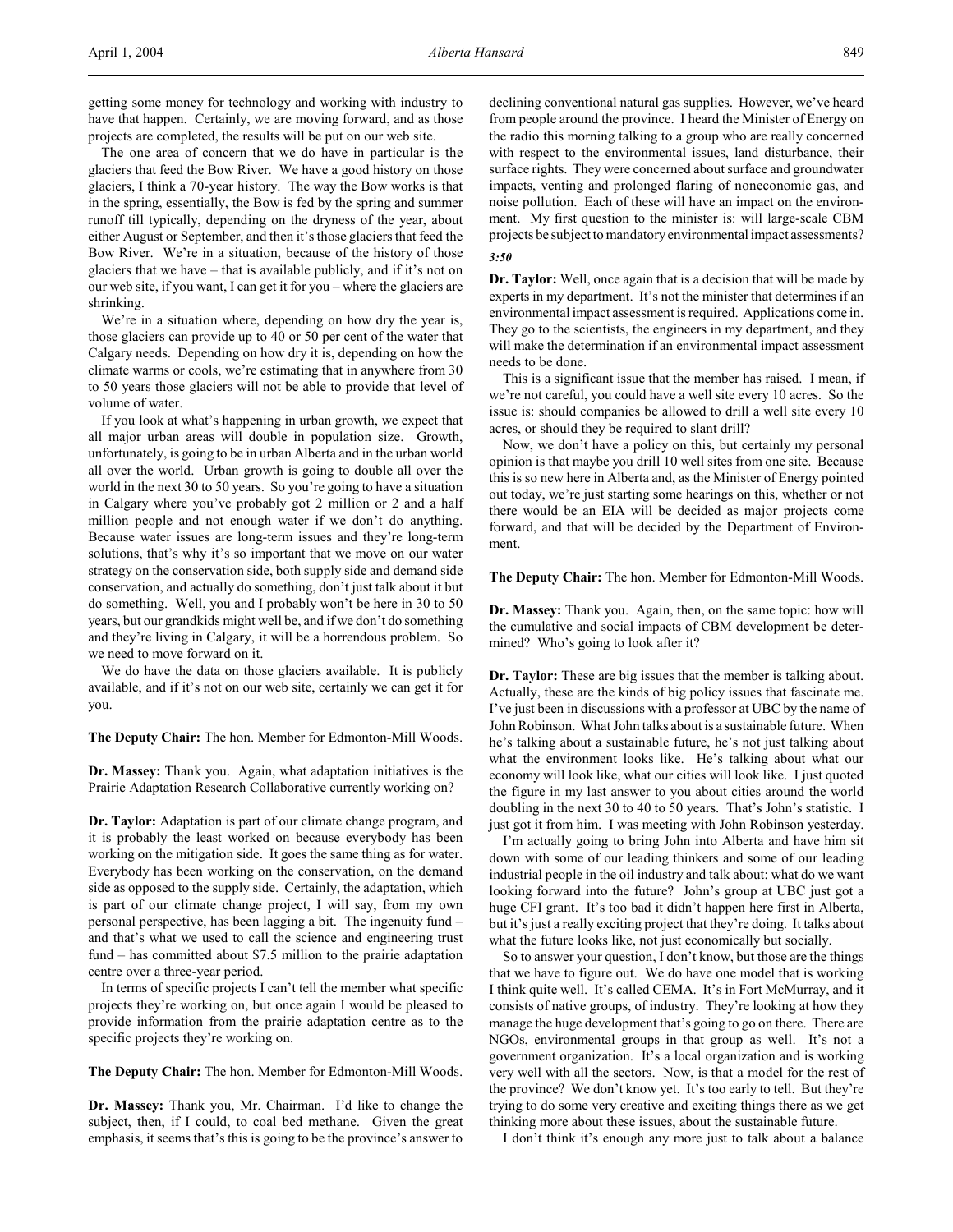between the economy and the environment. When you say balance, it means that, well, if you get something on the economy, you loose something on the environment or that if you get something on the environment, you lose something on the economy. I think we need to start thinking past that to what sustainability actually means and look at sustainability in a broad sense.

So we actually are just starting to think about some of those issues. I'm just starting to think about them, and the department is just starting to think about them.

**The Deputy Chair:** The hon. Member for Edmonton-Mill Woods.

**Dr. Massey:** Thank you, Mr. Chairman. That is interesting, and it's encouraging that sustainability is being questioned as a concept and that the interpretation we have on that particular concept right now is being questioned. I think it's overdue.

May I ask what requirements are imposed on companies now to minimize the impact of CBM development?

**Dr. Taylor:** Well, I assume that you're talking about coal bed methane. Once again, that's largely driven out of the EUB, but we are very concerned in Alberta Environment about water and potable water being destroyed as we move forward.

I'm not a scientist or an engineer, but my understanding is that you cannot use the U.S. experience and generalize it up here. Apparently, there was a lot of potable water is U.S. coal beds, and quite frankly they've got an environmental wreck down there in some places. But in Alberta the amount of potable water in the coal beds, the ones that we know about – and we're just doing the initial research and initial test drilling – appears to be very little, next to nil.

As we move forward, we have to determine how we are going to handle potable water that is in those coal beds, and that's part of what the hearings going around the province are about. It's one of the issues that is going to be discussed. You yourself have watched the issue around Capstone Energy, so you know how sensitive the issue of potable water is. That's one area where I really believe that the local community is going to drive government on that issue.

If you look at our water strategy, what we're proposing in our water strategy is two local levels. We're looking at a local level that would manage the larger watersheds, for instance the Bow River. The best example I can think of is the Bow River Basin Council. Very effective. The Bow River is now apparently the third best river in the world for trout fishing, one of the cleanest rivers in the world, and that comes as a result of a consensus-based multistakeholder group called the Bow River Basin Council. But for that to be effective, government has to step up to the plate first, and we stepped up with 225 grand every year to them. Once we step to the plate first, you know, they can find private-sector money, they can find federal money, and they can find NGO money.

That's the model we're looking at at that basin level. Then when we get down to the even smaller level, we're looking at watershed user groups. The best example I'll give you on that is in my own constituency. It's called the Bullshead Creek water co-op. They might say in my constituency the Bullshead Crick water co-op. It's just a very little, short creek with maybe 12 ranchers on it. One of the licences on it is very ancient, from 1905. The person that had that licence – it doesn't run all season; it just runs in the spring – was capturing the water and not storing it, apparently, in a very effective way, so there was a lot of waste water. It was causing a lot of friction in that community amongst the ranchers.

What we did was we helped that group. We helped them establish the Bullshead water co-op. What it is is consensus based, and even the guy with the oldest licence got on board. Now, do they have issues? Yes, they do, but they're telling us as government how to manage that creek, and that's the way it should be. Our job is to provide them the science, to provide them the knowledge and say: here's the science and knowledge we have on the Bullshead. How do you want to manage it? It's working very well.

So that's another model on a really small level where the local guys are actually managing it and doing a very good job. I always think that the guys at the local level make the best decisions because they're there. This one rancher has a 1905 licence. His granddad started the ranch, and he's still there. Other ranchers have been there, you know, 40, 50, 60 years. They're going to be there, their families will be there, and they need sustainability in that watershed. So we provide knowledge, we provide science, and we provide a few dollars to help them to organize and so on. That's the way we're going to solve major water issues in this province, not by my department or the minister, whoever the Minister of Environment is in the future, mandating but actually asking the people.

We're modelling a lot of this on CASA. I'm sure you're familiar with CASA and what I did two years ago in asking them to come up with emission standards. It works. It takes time, and it takes somebody with some skill and some money to get in there and help them organize and manage. That's our role as the Department of Environment: to provide some money and some skill to help these people organize, then get everybody involved, make it consensus based, and it'll work.

#### *4:00*

**The Deputy Chair:** Any further questions? After considering the business plan and proposed estimates for the Department of Environment for the fiscal year ending March 31, 2005, are you ready for the vote?

**Hon. Members:** Agreed.

Agreed to: Operating Expense and Equipment/Inventory Purchases \$123,352,000

**The Deputy Chair:** Shall the vote be reported? Are you agreed?

**Hon. Members:** Agreed.

**The Deputy Chair:** Opposed? Carried.

**Dr. Taylor:** Mr. Chairman . . .

**The Deputy Chair:** Hon. minister, we've already voted. You just want to add some . . .

**Dr. Taylor:** I just wanted to thank the members in the House and, in particular, the members opposite for intelligent questions. Thank you.

**Mr. Zwozdesky:** That was just an excellent testimony there from the Minister of Environment. Thank you.

In that spirit, Mr. Chairman, I would move that the committee now rise and report the main estimates for the Ministry of Environment.

[Motion carried]

[Mr. Shariff in the chair]

**The Acting Speaker:** Hon. members, before I recognize the hon.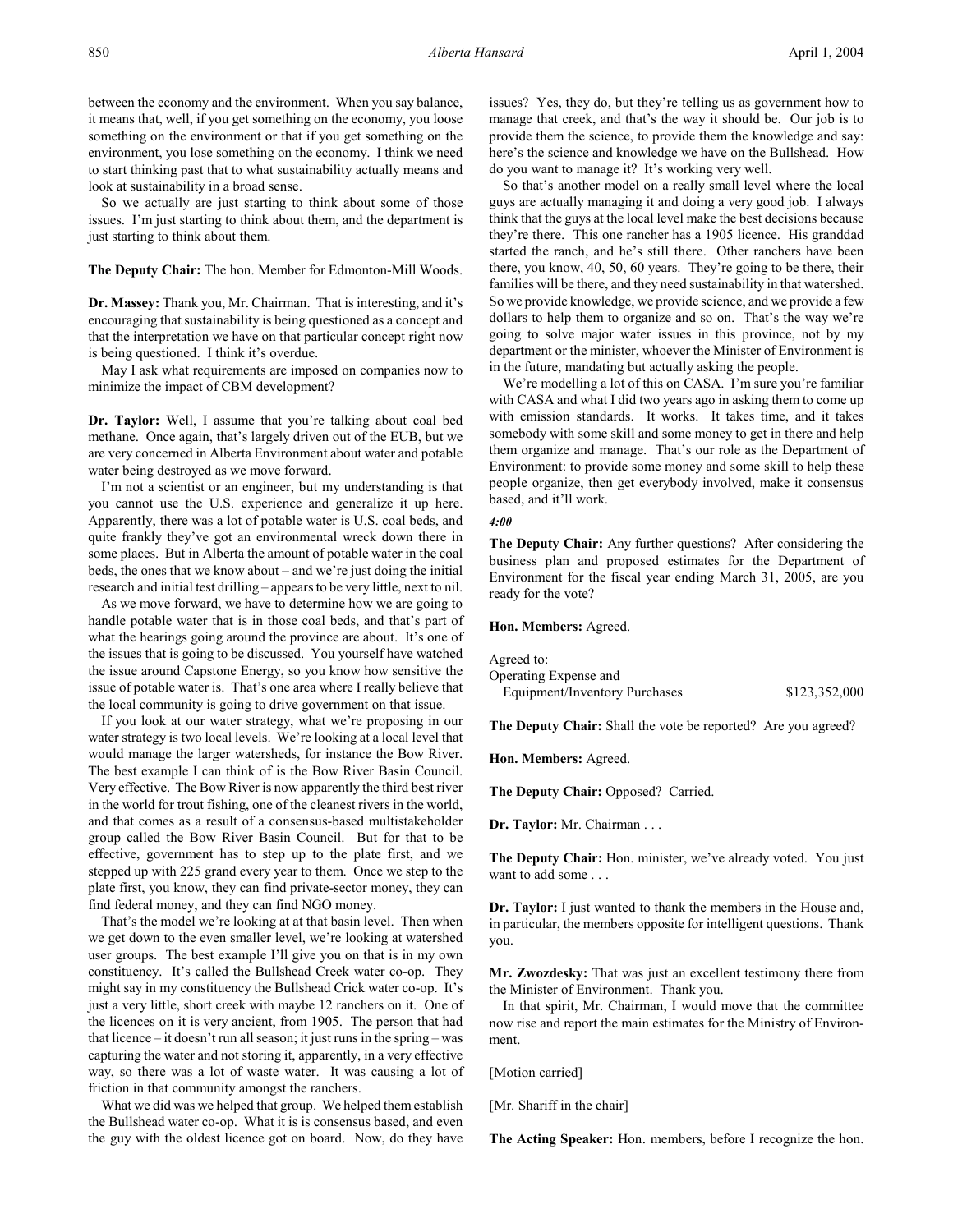Member for Clover Bar-Fort Saskatchewan to report, I also wanted to add my appreciation and best wishes for the Member for Edmonton-Ellerslie in her new career.

**Mr. Lougheed:** Mr. Speaker, the Committee of Supply has had under consideration certain resolutions, reports as follows, and requests leave to sit again.

Resolved that a sum not exceeding the following be granted to Her Majesty for the fiscal year ending March 31, 2005, for the following department.

Environment: operating expense and equipment/inventory purchases, \$123,352,000.

**The Acting Speaker:** Does the Assembly concur in the report?

**Hon. Members:** Concur.

**The Acting Speaker:** Opposed? So ordered.

# head: **Government Bills and Orders Second Reading**

## **Bill 25**

### **School Amendment Act, 2004**

**The Acting Speaker:** The hon. Member for Drayton Valley-Calmar.

**Rev. Abbott:** Well, thank you, Mr. Speaker. It gives me great pleasure to rise and move second reading of Bill 25, the School Amendment Act, 2004.

First of all, I'd like to thank the hon. Minister of Learning, the MLA for Strathmore-Brooks, for giving me the opportunity to carry this important bill. Bill 25 balances the interests of our teachers with the interests of our children by improving the functioning of the board of reference to make sure that there is a process to deal with situations where an educator might not fulfill the high standards of their peers.

Mr. Speaker, in any profession there must be a process in place to ensure the highest quality of service by professionals, and this process has to be effective and fair. We're talking about someone's livelihood, and the board must make decisions regarding whether or not that teacher will continue in that livelihood. This is not a decision to be taken lightly. However, we must also safeguard the rights of children whom Albertans entrust to those in the teaching profession. The fact is that we're talking about the future of these children and the very future of this province, which will some day be built by those who are in our schools today.

Mr. Speaker, Alberta has great teachers, exceptional teachers, and we have to make sure that all educators hold to the same highquality standards and abilities that Alberta's teachers are known for. The changes in Bill 25 will set a framework in place that will facilitate the best decision-making process possible for the board of reference. The amendments also safeguard our children, ensuring that potential labour disputes do not negatively impact education, through the expansion of the professional responsibilities of teachers as recommended by Alberta's Commission on Learning.

Mr. Speaker, we previously announced that we want to establish a new practice review process for teachers that will enable the ATA to assess the professional competency of its members. The details of this will be discussed elsewhere, but it's an important reference because one of the things contained in Bill 25 is that this new amendment will diminish the need for the board of reference to be involved in reviewing teacher competence. However, more importantly, the legislative changes we are tabling in this act are

designed to improve the way the board of reference functions.

Even though the board of reference will not have the kind of role it has now in terms of assessing the professional competency of teachers, it will continue to play a vital role in hearing matters on employment issues that are beyond the scope of the practice review such as cases of misconduct. This process is still going to be very largely driven at the local level by superintendents and school boards.

Amendments to section 61 mean that the boards would no longer be prohibited from delegating the power to terminate or suspend the services of a teacher. This is something the boards must be able to do. They should be able to decide whether or not the board will make the final decision regarding teacher termination or suspension or whether that responsibility will be delegated to a superintendent.

Under the proposed practice review process, superintendents will have the responsibility of determining whether a teacher should be referred to a hearing committee for a review of that teacher's practice. We're recommending that superintendents also have the authority, if given to them by their board, to determine whether a teacher should be suspended or terminated. The safeguard for the teacher is that the board of reference will still review the superintendent's decision.

I would also like to make a note of the changes to section 138 because I think these are important safeguards for students. Currently section 138 sets out the types of orders the board of reference may make, including confirming a teacher's termination or suspension, removing a suspension, directing that a teacher be reinstated, and directing the school board to pay an amount of money equivalent to the teacher's salary for a specified period.

What we're doing is adding a subsection that would prohibit the board of reference from reinstating a teacher when it finds that that teacher should not be teaching. The subsection also prohibits the board of reference from reinstating a teacher when it determines that just cause exists for the termination, despite any procedural irregularities or procedural noncompliance that may have taken place at the school board level. So, basically, what this does is restricts the board of reference's power to reinstate in these cases of, we could say, technicality. Now, this is vital. First and foremost, we need to protect students from the reinstatement of teachers who may be guilty of gross misconduct, neglect of duty, or other inability to perform his or her duties.

In addition to this amendment, we've worked with the Alberta Teachers' Association and the Alberta School Boards Association to add wording in section 138 that sets out certain factors that the board of reference must ensure it considers in determining whether to reinstate a teacher. These factors include:

- (a) whether the teacher is guilty of gross misconduct;
- (b) whether the teacher refused to obey a lawful order of the board without justification:
- (c) the risk to the safety of students, co-workers and the teacher;
- (d) the ability of the teacher to perform teaching duties effectively;
- (e) the effect of reinstatement on the future relationship between the board and the teacher;
- (f) the possibility of recidivism;
- (g) whether the reinstatement would have the effect of undermining the confidence of Albertans in general in the public education system;
- (h) fairness to the teacher;

and any other factor that the board of reference may consider relevant.

Mr. Speaker, the changes to these sections ensure that the board of reference has the ability to safeguard the best interests of the students once the school board and superintendent find that there is enough reason to bring it to the level of the board. This is not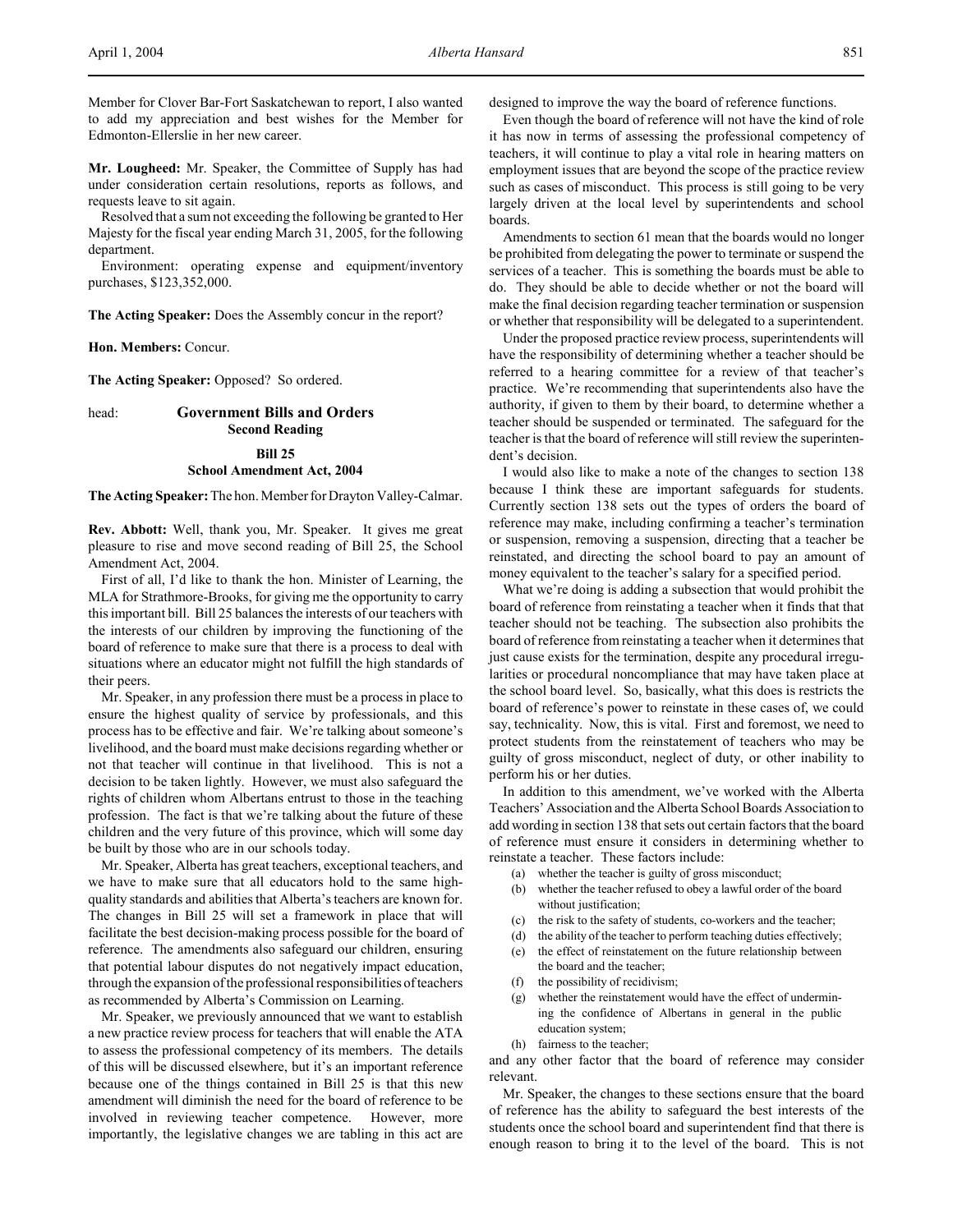something that the board will take lightly, as can be seen from all the factors that the board must consider, factors so vital that they will now be set in legislation.

There are also changes being proposed to more effectively provide for an avenue of appeal. Changes to section 133 will require that the notice of appeal be filed within 21 days of the suspension or termination and set out the grounds for the appeal. An amendment to section 136 will facilitate the process by ensuring that both parties in an appeal have a full understanding of the case to be reviewed before a hearing commences. As well, it will require that a case be considered abandoned where no action is taken for a one-year period, similar to rules that exist with respect to civil cases filed with the Court of Queen's Bench.

#### *4:10*

Mr. Speaker, I'd now like to delve into the area of professional responsibilities. The School Act is specific in setting out what is termed the statutory responsibilities of teachers. There are a lot of vital responsibilities included in this list. Teachers are required to provide competent instruction to students. They're required to teach prescribed courses; to promote educational goals and standards; to encourage and foster learning in their students; to regularly evaluate students and periodically report the results to students, parents, and the board; to maintain order and discipline; and subject to the collective agreement to carry out duties assigned by the principal or board.

In recommendation 81 the Learning Commission suggested that there is a need to allow all key partners in education to sort out appropriate roles and responsibilities in a way that ensures that the best outcomes for students are recognized and achieved. Included in recommendation 81 are two subpoints: one, to maintain teachers' right to strike and, another, to expand the professional responsibilities of teachers. The government supported these two subpoints, Mr. Speaker.

The School Amendment Act will expand teachers' professional responsibilities to include not only teaching in the classroom but also participating in development and field testing of curriculum; developing, field testing, and marking provincial achievement tests and diploma exams; and supervising student teachers. The expansion of these professional duties will ensure that teachers continue to provide these critical education services during potential labour uncertainties. This is important for students. It's a change that brings essential duties into the scope of the statutory responsibility of teachers, where they should be.

As the Learning Commission found, in cases of labour unrest we have to be able to protect students from effects that could be devastating to their futures. If teachers withdrew from any of these services, it could have permanent effects on the future goals and aspirations of the students; for example, students who are patiently waiting for their results to get into a postsecondary institution or student teachers that are finishing their education degrees. With this amendment students, their parents, and the public can be certain that in the case of any future labour uncertainties, the basic needs and, in fact, the basic rights of students continue to be upheld.

In conclusion, Mr. Speaker, with the amendments being proposed in Bill 25, we're not simply changing pieces of legislation. We are defending the rights of Alberta students to go to school with the knowledge that their teachers are fair, just, and safe, and that it is their best interests that are kept in mind. This legislation also cements this government's commitment to yet another recommendation from the Learning Commission as well as our commitment to working with stakeholders to build an education system that is truly responsive to the needs of Alberta's children and youth.

I urge all members of this Assembly to support these important amendments outlined in Bill 25. Thank you.

### **The Acting Speaker:** The hon. Member for Edmonton-Mill Woods.

**Dr. Massey:** Thank you, Mr. Speaker. Just a few comments at second reading of Bill 25, where the obligation is to look at the principles that the bill has been built on. I think that one of the important things that this bill and its companion piece, Bill 26, represent is a new era in terms of the teachers' association and the school boards and trustees and the ministry working together to try to come up with solutions that are in the best interests of, ultimately, the children and students in this province. So I think that the background for these two bills is extremely important.

One of the principles seems to be that the requirements of teachers have to be expanded, and I heard the mover just now talk about the new requirements that teachers have to participate in curriculum and field testing, have to develop and test and mark achievement tests, and supervise student teachers. His take on it was that that would stop students from being put in jeopardy by the withdrawal of those services.

There is another piece to that, Mr. Speaker. Being able to take that limited action has, I suspect, prevented total teachers' strikes in the province at times. As much as these are strike-proofing recommendations, I think it may be a gain in one area, but it may be a loss with respect to flexibility of teachers to be able to react to a dispute without taking full strike action. So there's something lost when we pass this, but it's something that's been agreed upon by the teachers and trustees. I respect that, but I don't think that it should go unmarked that that's possibly what could happen.

The designation of people who do and who do not belong to the organization has long been contentious. I think that there are some provisions in here that still raise issues with respect to designating teachers, and it's going to probably take some time once the bill is passed and in practice for us to see exactly how well that is working out. There's been that constant concern of the hiving off of people into administrative positions, breaking them away from the teachers' association and taking them out of the association.

I think the changes to the board of reference are changes that all agree are good changes. The board of reference has long been a bone of contention for trustees, and I think the teachers' association was wise in recognizing that and in agreeing to some changes and in being able to put forward a positive proposal that will go a long way to lessening the number of disagreements that arise from the operation of the board of reference.

So I think it's a move in the right direction. I'm sure that there are going to have to be adjustments in the future, but if one of the underlying principles of this bill is to try to help resolve disputes and to have a mechanism in place that is agreeable to both sides, then I think that is what it accomplished.

I look forward to looking at the particular sections of the bill when we visit the bill in committee.

Thanks very much, Mr. Speaker.

**The Acting Speaker:** The hon. Member for Drayton Valley-Calmar to close debate?

[Motion carried; Bill 25 read a second time]

### **Bill 26**

### **Teaching Profession Amendment Act, 2004**

**The Acting Speaker:** The hon. Member for Edmonton-Meadowlark.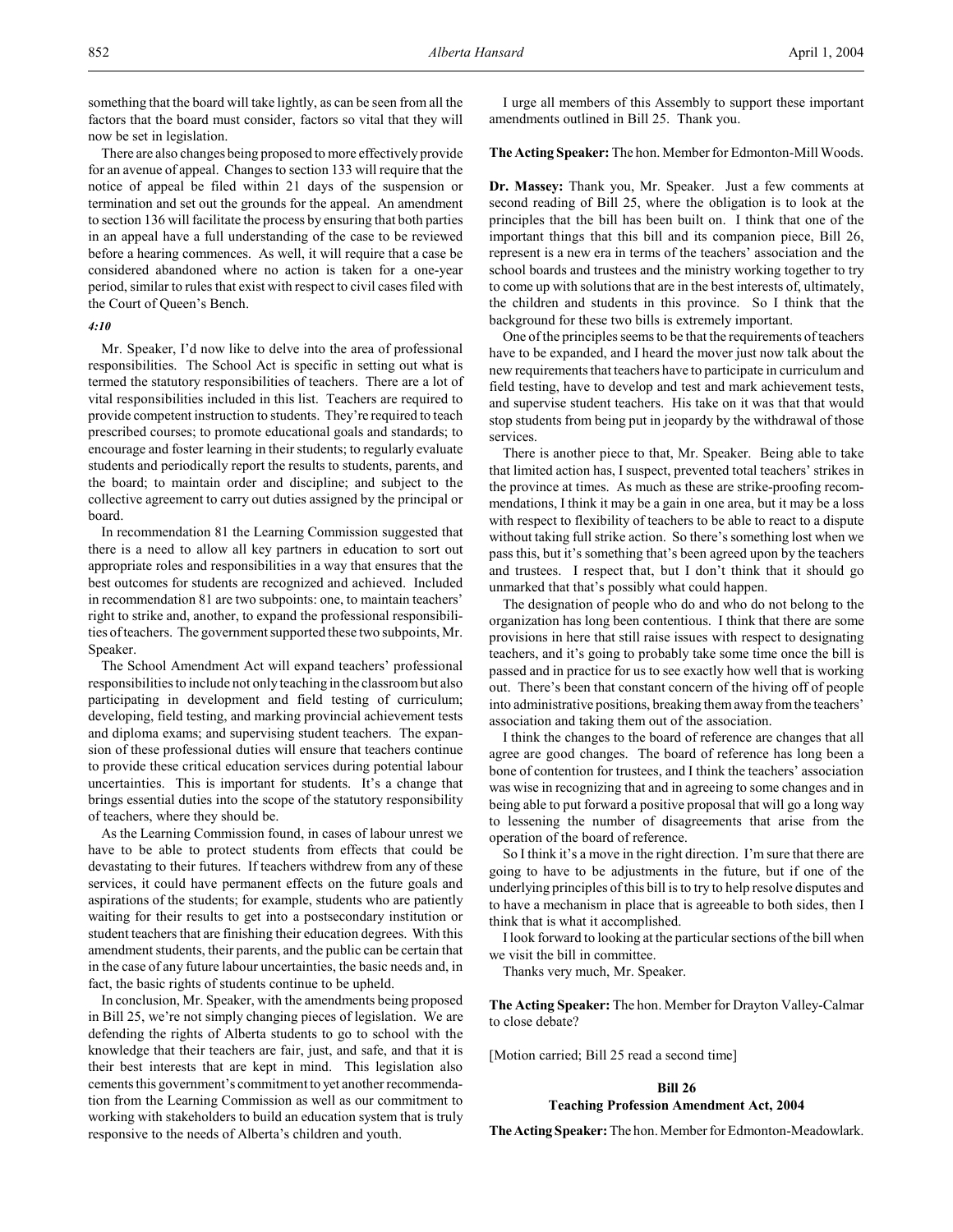**Mr. Maskell:** Thank you, Mr. Speaker. I wish to rise and move second reading of Bill 26, the Teaching Profession Amendment Act, 2004, which deals with important changes to reflect the Learning Commission's recommendations regarding the teaching profession.

The success of our learning system is based in part on the worldclass educators that are available to students to help them best meet their education needs and guide them toward a lifetime of learning. Through the guidance of our teachers students can belong to a vibrant learning community that supports their intellectual and spiritual growth, helping them excel in a number of areas ranging from academics to athletics. Mr. Speaker, that's the kind of support that will help our children become the leaders of tomorrow.

As the House well knows, this government recently conducted a broad, comprehensive review of Alberta's K to 12 education system, involving all the key stakeholders and interested Albertans. Mr. Speaker, prior to this review the last time Alberta conducted a comprehensive review of the learning system was in 1972.

#### *4:20*

To put that into context, the last time a review was done on our education system, Peter Lougheed was the Premier of Alberta, Pierre Trudeau was our Prime Minister, Richard Nixon was the President of the United States, and the Cold War was still many years from thawing. My point is, Mr. Speaker, that that was a while ago, and the world is a different place. Clearly, a review of our learning system was a project whose time had come.

Alberta's learning system is the foundation of our future. Its purpose is to help Albertans gain the skills and knowledge they require to actively participate in our communities and the economy. Alberta's learning system continues to be counted as one of the best in the world in many ways, and that's something we can be proud of. But the changes we've witnessed over the last 30 years have made it necessary to examine our learning system to ensure that it's relevant and sustainable and meets the needs of Albertans.

Last December the government announced support for 84 of the commission's recommendations because of the clear potential to improve student learning. We took the time to thoroughly and thoughtfully review these recommendations because of the potential impact on the learning system and on the stakeholders who are affected by them. In fact, we worked with the Alberta Teachers' Association and the Alberta School Boards Association on those recommendations that affected them.

Bill 26 will follow up on some of the commission's recommendations and our commitment to those recommendations by accomplishing two things we've already promised to do. It will allow a new practice review process to be established for teachers whose competence is in question, and it will allow certificated, nonteaching central office staff the option to be members of the Alberta Teachers' Association.

I'd like to begin with proposed changes to sections 4 and 8 as well as some other sections that will deal with the practice review process. There is no doubt that it's vital that we set standards for our learning system to ensure that students are receiving the quality of instruction they expect. We want to make sure that our children are learning the kinds of things they need to know to succeed in the workplace and in the world. This is something that is recognized by society in general, of course, and it's something our postsecondary institutions continue to ensure through their quality training programs for our teachers.

There are certain standards that must be maintained when a student is studying for his or her teaching certificate. In fact, grades are one indication of these standards, and during postsecondary education they can easily be monitored and tracked by the postsecondary institution and the deans of the education faculties.

But once that student begins to work as a teacher, that concern for the quality of teaching must be maintained. That means that we have to have a mechanism in place to effectively monitor this practice.

Of course, the Alberta Teachers' Association has a vested interest in making sure that its teachers maintain quality standards, and we have worked with this organization on these amendments because, in fact, this was something they themselves asked for. This particular amendment to section 4 of the Teaching Profession Act will enable the ATA to assess the professional competency of its own members. We are establishing a teacher practice review with the ATA that will deal with teachers whose competence is questionable.

I want to be very clear that I believe, in fact I know, having been a proud member of the profession for more than three decades, that we have a great many exceptional teachers in this province. Our yearly excellence in teaching awards are just one way we publicly recognize some of the many outstanding teachers we have in this province.

Having said that, the reality is that it is also important to have effective safeguards and a fair mechanism to address the remediation or termination of teachers when there are issues related to competence. Teaching involves a high degree of judgment, knowledge, and skill, and professional educators should be the ones to formally review a teachers' practice to determine whether it meets quality standards. A rigorous peer review process is certainly the most effective guarantee of professional competence. It's in recognition of this fact that the ATA proposed and government supported this new teacher practice review model.

This is a process that will be monitored by the ATA with respect to its own members. It also parallels the current process that is used by the ATA to review the conduct of its members who are accused of unprofessional conduct. These changes will ensure that teachers whose practice requires improvement receive the assistance they need to upgrade their skills. This is perhaps the most important aspect.

But in extreme cases it will also ensure that teachers who are judged by their own profession as being entirely unskilled lose their teaching certificates and membership in the professional association. This amendment is a safeguard not only to ensure the quality standards of the teaching profession in this province but also to protect the education of Alberta's youth.

I should briefly note that the board of reference will also be retained to deal with employment matters outside the scope of the practice review process. I won't go into this issue because it's a matter that is addressed in Bill 25, the School Amendment Act.

I'd now like to go on to the second amendment that's being addressed in Bill 26, and that's the commission recommendation to allow non teaching certificated central office staff the ability to choose their membership standing in the ATA. As a government we supported the commission recommendation relating to the membership of certificated central office staff in the ATA.

Section 5, dealing with compulsory active membership, currently requires that all teachers who are employed by school boards, other than superintendents, must be active members of the Alberta Teachers' Association. The commission recommended that certificated central office staff who are not included in the collective agreement should not be required to be members of the ATA but should have the option of associate membership, as is the case for superintendents.

The amendments being tabled will remove the requirement for certificated central office staff to be members of the ATA and in section 6 ensure the continued option of associate membership. That doesn't mean that they won't be members of the ATA. It simply